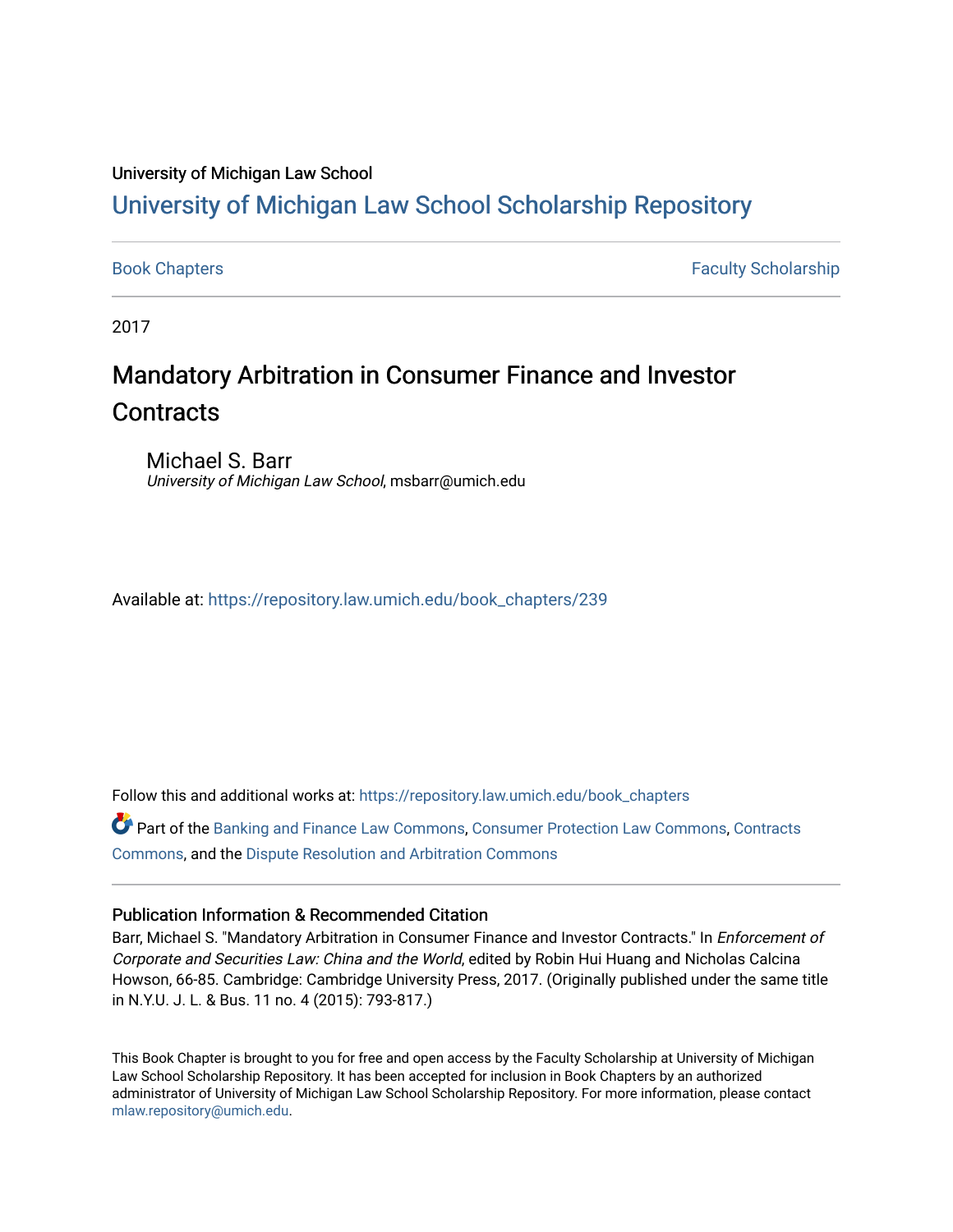# **ENFORCEMENT OF CORPORATE AND SECURITIES LAW**

China and the World

Edited by

ROBIN HUI HU ANG *The Chinese University of Hong Kong* 

NICHOLAS CALCINA HOWSON *University of Michigan Law School* 

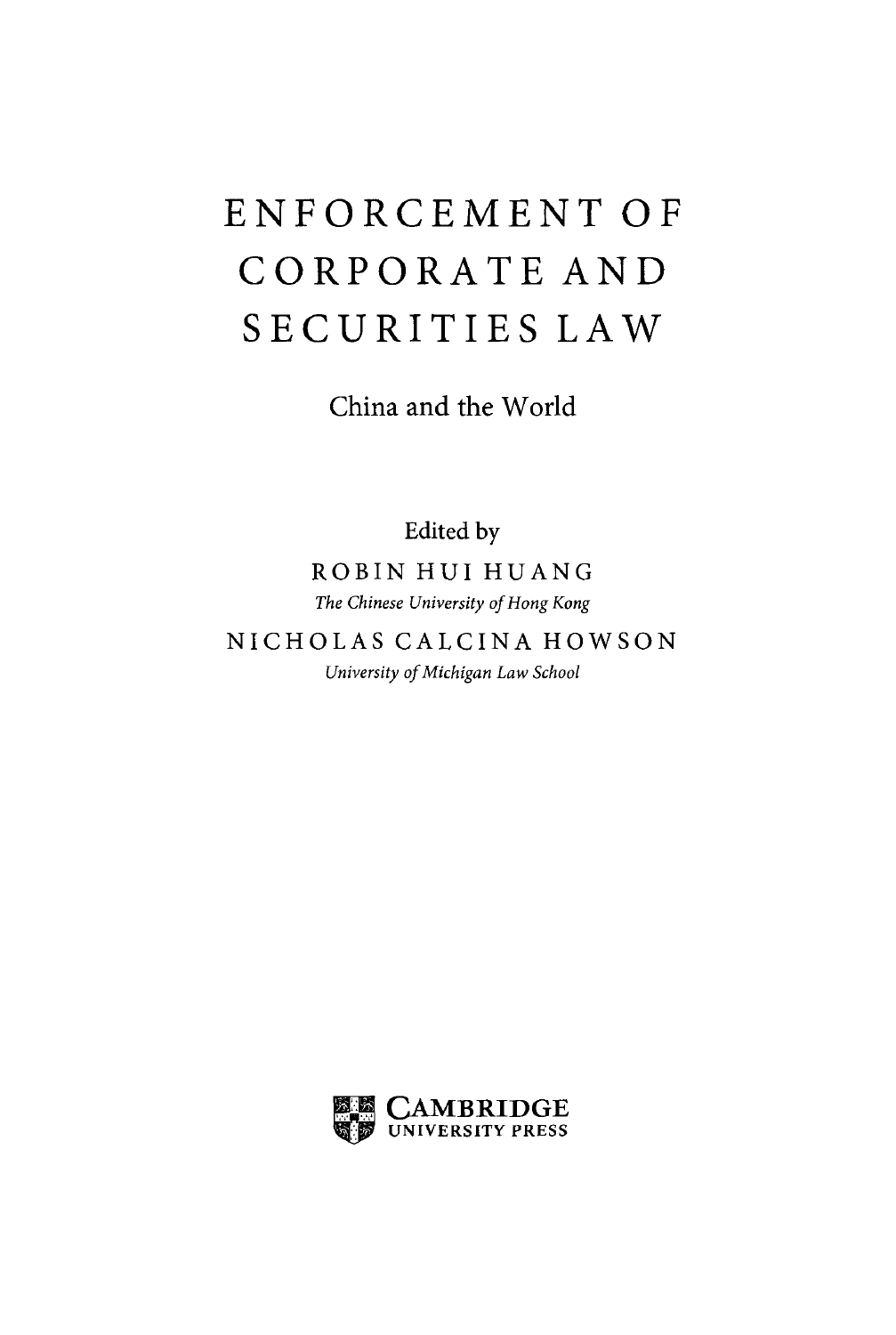## Mandatory Arbitration in Consumer Finance and Investor Contracts

MICHAEL S. BARR\*

#### 1 **Introduction**

Arbitration is widely used as an effective alternative to litigation in a variety of contexts in the United States and in many other jurisdictions. The Supreme Court has touted the benefits of arbitration over litigation, noting that 'parties forgo the procedural rigor and appellate review of the courts in order to realise the benefits of private dispute resolution: lower costs, greater efficiency and speed, and the ability to choose expert adjudicators to resolve specialised disputes'.<sup>1</sup> These benefits explain why arbitration is widely used, for example, in commercial contracts and labour-management agreements. For commercial actors, arbitration often has greater flexibility than court proceedings and has long been considered essential for cross-border transactions. For labour unions and management, resolving disputes through arbitration 'minimize[s] industrial conflict over worker grievances' and permits the business to continue to run during dispute resolution. $<sup>2</sup>$ </sup>

In addition to agreements between sophisticated parties, arbitration clauses are now also nearly ubiquitous in American consumer contracts. Consumers are typically presented with contracts on a 'take it or leave it' basis, with no meaningful ability to negotiate over terms. Arbitration provisions are often not clearly disclosed and, even when disclosed, are not salient for consumers, who generally do not focus on the importance of the provisions in the event that a dispute over the contract later arises

<sup>\*</sup> I would like to thank Jessica Kraft and Angela Xu for research assistance. This chapter first appeared, under the same title and in similar form, in NYU J. of Law & Business, vol. 11, no. 4, pages 793-817 (2015), and appears here with permission.<br><sup>1</sup> *Stolt-Nielsen S.A. v. AnimalFeeds Int'l Corp.*, 559 U.S. 662, 685 (2010).<br><sup>2</sup> Linda I Demaine and Deborah R Hensler "Volunteering" to Arbit

Linda J. Demaine and Deborah R. Hensler, "'Volunteering" to Arbitrate Through Pre-Dispute Arbitration Clauses: The Average Consumer's Experience', 67 LAW *&* CoNTEMP. *PROBS.* 55 (2004), 55.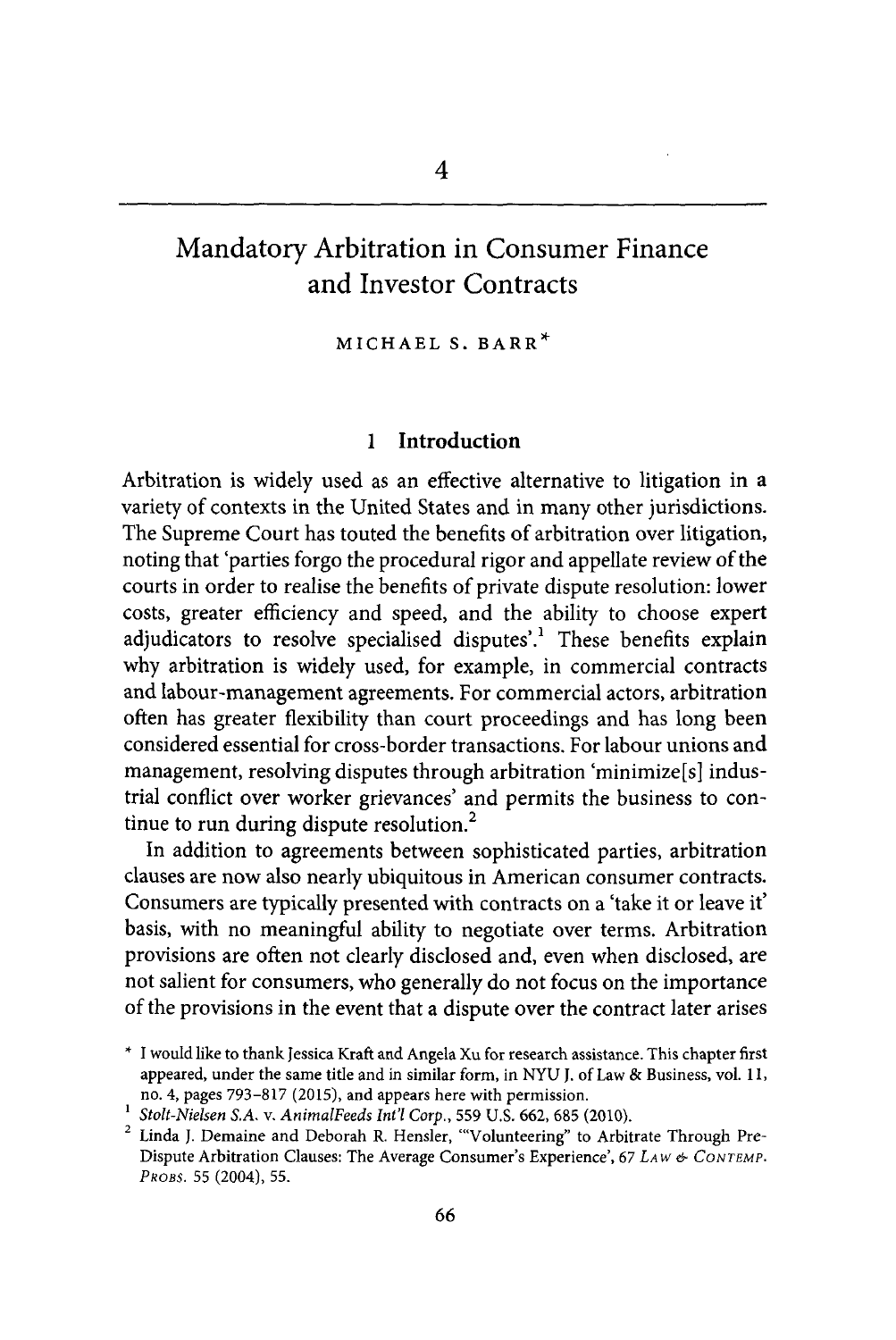and who may mis-forecast the likelihood of being in such a dispute. As has been pointed out in a variety of contexts, non-salient contract terms that reduce consumer welfare can be offered without offsetting effects on price.3 The lack of salience at time of sale also means that there is no meaningful competition to provide contracts without arbitration provisions or with more consumer-friendly arbitration provisions. Some arbitration proceedings lack the procedural protections and unbiased arbitrator selection processes essential for fair outcomes. In addition, many arbitration provisions prohibit written opinions and bar consumers from disclosing any information about the arbitration proceedings or evidence backing claims from such proceedings. Moreover, arbitration clauses today typically preclude consumers from banding together in aggregated actions. The lack of ability to aggregate claims may diminish consumer access to effective redress, particularly for small-value claims, and may diminish the deterrent value of private litigation in enforcing legal norms.

This chapter focuses on the use of mandatory pre-dispute arbitration clauses in a subset of consumer contracts - those involving consumer finance and investor products and services. Arbitration clauses are pervasive in financial contracts - for credit cards, bank accounts, auto loans, broker-dealer services, and many others. In the wake of the recent financial crisis, Congress enacted the Dodd-Frank Wall Street Reform and Consumer Protection Act of 2010 (Dodd-Frank).<sup>4</sup> Dodd-Frank authorises the new Consumer Financial Protection Bureau (CFPB)<sup>5</sup> and the Securities and Exchange Commission  $(SEC)^6$  to prohibit or condition the use of arbitration clauses in consumer finance and investment contracts, respectively.

This chapter outlines the need for increased regulation over mandatory pre-dispute arbitration clauses and suggests the need for key reforms. This paper begins by exploring arbitration clauses in consumer finance and investor contracts and then highlights the problems caused

 $3$  See, e.g. Michael S. Barr, Sendhil Mullainathan and Eldar Shafir, 'The Case for Behaviorally Informed Regulation' in David Moss and fohn Cisternino (eds.), *New Perspectives on Regulation* (The Tobin Project, 2009), 25, 41.

<sup>&</sup>lt;sup>4</sup> Wall Street Reform and Consumer Protection Act (Dodd-Frank) § 1-1601, 12 U.S.C. §§ 5301-5641 (2013).

 $5$  Dodd-Frank Act § 1028. The author served as Assistant Secretary of the Treasury for Financial Institutions, 2009-2010, and was responsible for developing and working with Congress to enact Dodd-Frank, including the relevant provisions discussed in this article.

<sup>&</sup>lt;sup>6</sup> Dodd-Frank Act § 921.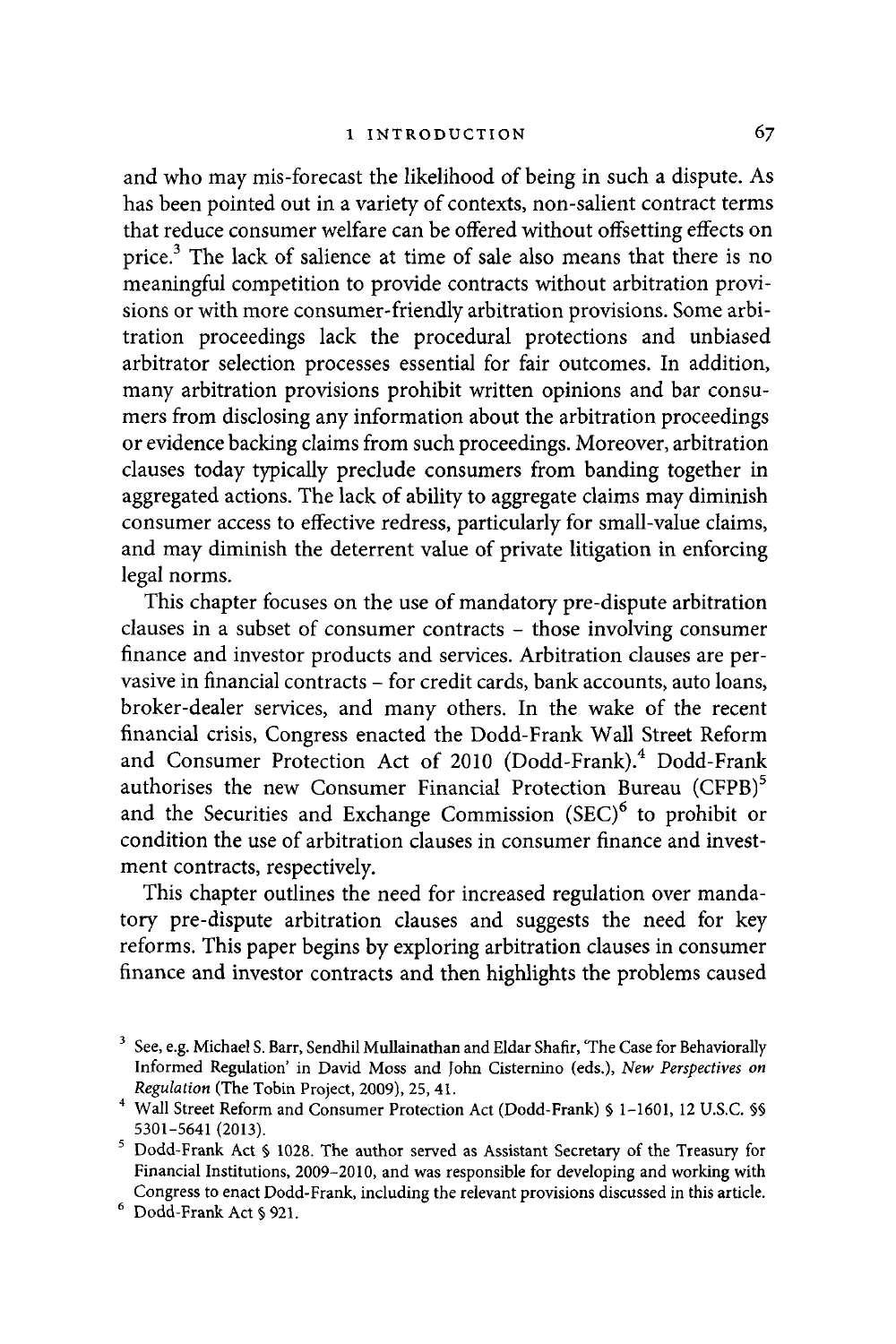by mandatory pre-dispute arbitration clauses. A full treatment of potential solutions to these problems is beyond the scope of this chapter.

#### 2 **Background**

#### *2.1 History*

Congress enacted the Federal Arbitration Act (FAA) in 1925.<sup>7</sup> The Supreme Court has ascribed this statute a broad purpose, perceiving it as a 'congressional declaration of a liberal federal policy favouring arbitration agreements, notwithstanding any state substantive or procedural policies to the contrary'.<sup>8</sup> The Supreme Court has not only all but foreclosed state regulation of arbitration agreements, but it has also severely limited access to the courts generally for consumers seeking to challenge arbitration agreements.

The FAA provides that agreements to arbitrate 'shall be valid, irrevocable, and enforceable, save upon such grounds as exist in law or in equity for the revocation of any contract'.<sup>9</sup> Under this exception to enforceability, states tried to regulate the use of arbitration clauses in consumer contracts, but the Supreme Court has interpreted this statutory carve-out very narrowly, noting that the FAA was enacted '[t]o overcome judicial resistance to arbitration'.<sup>10</sup> State courts tried to use the doctrine of unconscionability to set aside arbitration provisions that violated the state's procedural and substantive norms. The Supreme Court, however, has repeatedly upheld the validity of arbitration clauses in consumer contracts. The court has held that the Federal Arbitration Act of 1925 pre-empts a wide swath of state legislative and judicial efforts at regulation that, in the Supreme Court's view, interfered with the ability of commercial firms to use mandatory pre-dispute arbitration clauses in consumer contracts.<sup>11</sup>

The Supreme Court has interpreted the FAA broadly to uphold the enforceability of arbitration clauses. Even fraud in the formation of the contract is not grounds for evading arbitration; fraud must be found specifically in the formation of the arbitration clause itself.<sup>12</sup>

<sup>&</sup>lt;sup>7</sup> 9 U.S.C. § 1 (1947).<br>
<sup>8</sup> Moses H. Cone Mem'l Hosp. v. Mercury Constr. Corp., 460 U.S. 1, 24 (1983).<br>
<sup>9</sup> 9 U.S.C. § 2 (1947).<br>
<sup>10</sup> Buckeye Check Cashing, Inc. v. Cardegna, 546 U.S. 440, 443 (2006).<br>
<sup>11</sup> E.g. Perry federal court is instructed to order arbitration to proceed once it is satisfied that the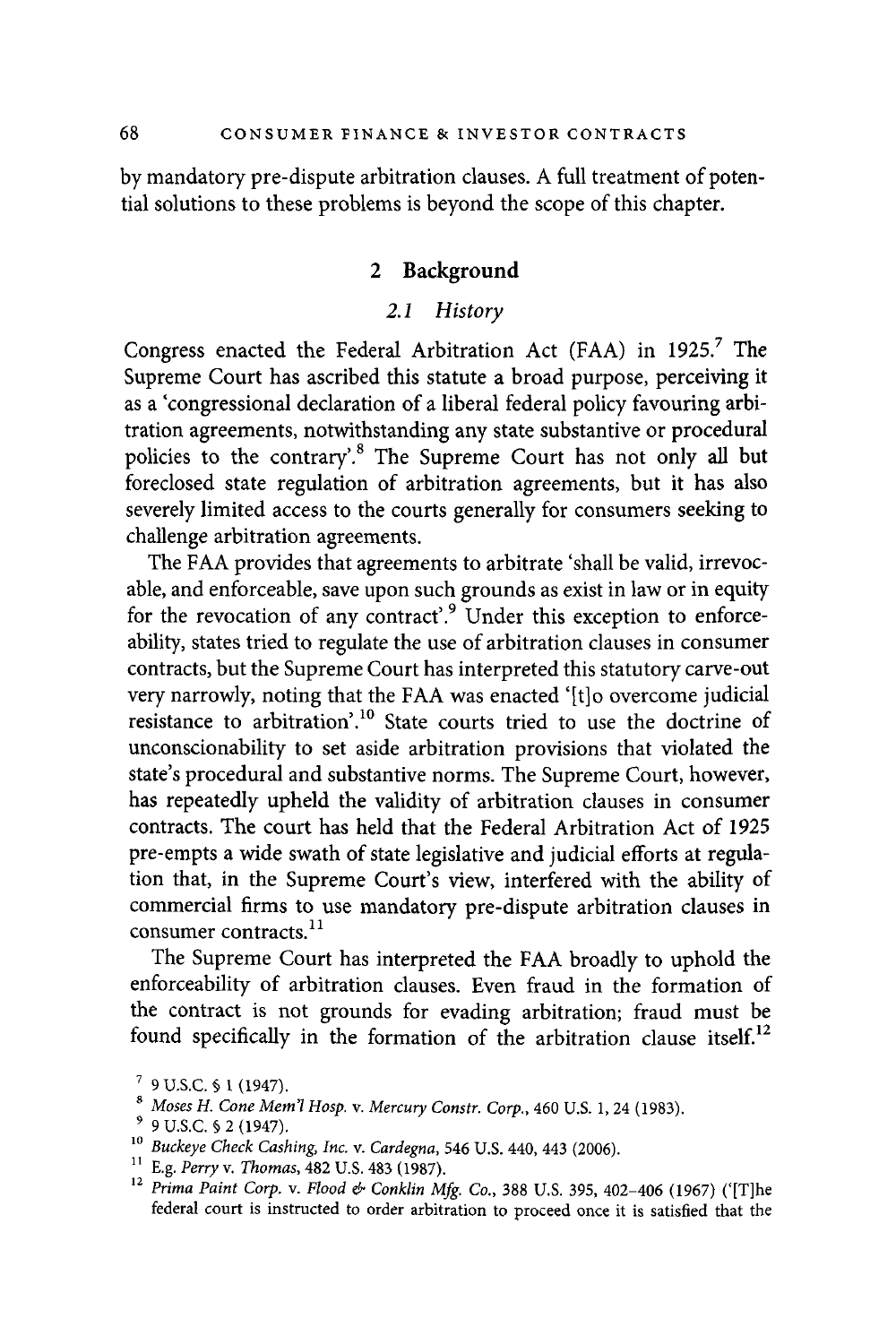Additionally, the arbitrators, not the courts, determine the arbitrability of the underlying dispute.<sup>13</sup> Even where state courts have been inclined to explore whether arbitration clauses are unconscionable, delegation clauses allow parties to delegate the decision about an arbitration clause's unconscionability to an arbitrator.<sup>14</sup> Most controversially, perhaps, the Supreme Court has ruled that arbitration clauses can exclude class-action arbitration or litigation.<sup>15</sup>

The Supreme Court has also narrowly interpreted the grounds for *vacatur.* Congress laid out in the FAA four circumstances under which a court can vacate an arbitral award: ( 1) 'where the award was procured by corruption, fraud, or undue means', (2) 'where there was evident partiality or corruption in the arbitrators', (3) 'where the arbitrators were guilty of misconduct', and (4) 'where the arbitrators exceeded their powers'. 16 Even the arbitrator's misinterpretation or disregard of the law is not grounds for *vacatur*.<sup>17</sup> Instead, the courts have developed the doctrine of manifest disregard of law, which requires plaintiffs to overcome a high hurdle in the form of a three-part test.<sup>18</sup> To make matters even more difficult for plaintiffs, the parties are not allowed to

making of the agreement for arbitration ... is not in issue. Accordingly, if the claim is fraud in the inducement of the arbitration clause itself - an issue which goes to the making of the agreement to arbitrate - the federal court may proceed to adjudicate it. But the statutory language does not permit the federal court to consider claims of fraud in the inducement of the contract generally' (internal quotation marks omitted).); see also

- *Buckeye Check Cashing, Inc.* v. *Cardegna,* 546 U.S. 440, 445-448 (2006). 13 E.g. *Buckeye Check Cashing, Inc.* v. *Cardegna,* 546 U.S. 440, 445-446 (2006) (noting that 'as a matter of substantive federal arbitration law, an arbitration provision is severable from the remainder of the contract' and that 'unless the challenge is to the arbitration clause itself, the issue of the contract's validity is considered by the arbitrator in the first instance'); see also *First Options of Chicago, Inc.* v. *Kaplan,* 514 U.S. 938, 943 (1995) ( deciding that the primary power to decide arbitrability belongs to either the arbitrators or the courts as the parties agreed). 14 *Rent-A-Center,* W., *Inc.* v. *Jackson,* 561 U.S. 63, 71-72 (2010). 15 *AT&T Mobile LLC* v. *Concepcion,* 131 S. Ct. 1740 (2011). I discuss limitations on
- 
- collective relief in arbitration more extensively in Section 3.4.<br>  $^{16}\,$  9 U.S.C. § 10 (2002).
- <sup>17</sup> E.g. In *re Goldman Sachs Execution & Clearing L.P. v. Official Unsecured Creditors' Comm. of Bayou Group, LLC,* No. 10-5049-CV, 2012 WL 2548927 (2d Cir. July 3, 2012); *United Paperworkers Int'/ Union* v. *Misco, Inc.,* 484 U.S. 29, 38 (1987) ('But as long as the arbitrator is even arguably construing or applying the contract and acting within the scope of his authority, that a court is convinced he committed serious error
- does not suffice to overturn his decision'.). 18 E.g., In *re Goldman Sachs Execution & Clearing L.P.* v. *Official Unsecured Creditors' Comm. of Bayou Group, LLC,* No. 10-5049-CV, 2012 WL 2548927 (2d Cir. July 3, 2012) (applying the three-part test: (1) the court must determine whether the law that was allegedly ignored was clear, and explicitly applicable to the matter before the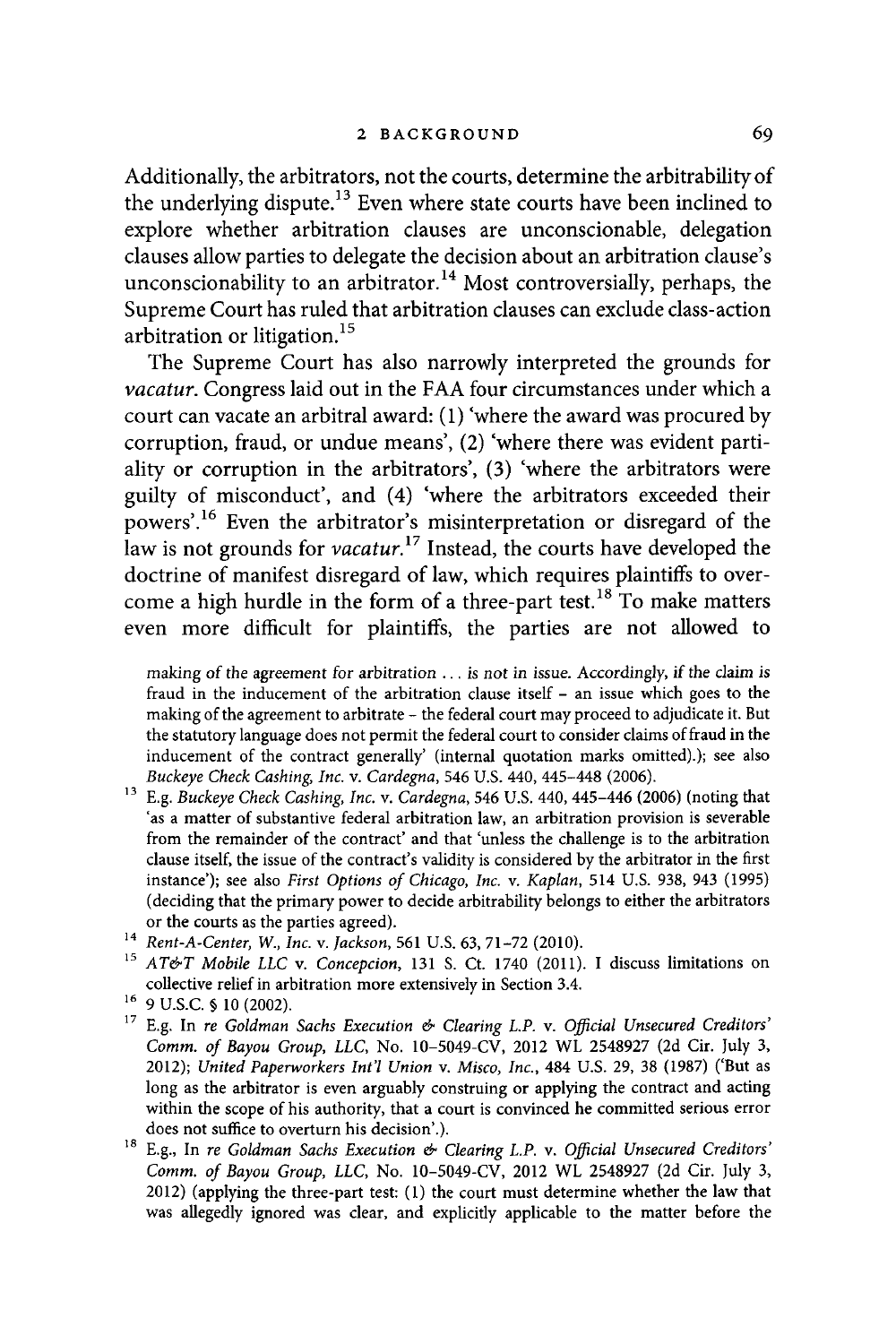supplement grounds for *vacatur* in the contract,<sup>19</sup> so the arbitration clause itself cannot stipulate that mere legal error is sufficient to trigger judicial review.

#### *2.2 The Dodd-Frank Act's New Authority to Regulate Arbitration*

After the recent financial crisis, Congress enacted the Dodd-Frank Wall Street Reform and Consumer Protection Act of 2010 (hereafter Dodd-Frank).<sup>20</sup> Bucking the trend towards greater enforcement of arbitration clauses, Congress gave the new CFPB and the SEC the respective authority to regulate and even prohibit the use of arbitration clauses in consumer finance<sup>21</sup> and investment contracts.<sup>22</sup> Thus, Congress has provided clear and unambiguous legislative authority to these financial regulatory agencies to regulate arbitration agreements in these contracts. To date, however, neither the CFPB nor the SEC has taken regulatory action under these broad authorities, but the CFPB has already flatly banned arbitration clauses in mortgage contracts and for whistleblowers, as required under the  $act.<sup>23</sup>$ 

### *2.3 Arbitration Clauses in Consumer Finance and Investor Contracts Today*

#### 2.3.1 Consumer Finance Contracts

Dodd-Frank instructed the CFPB to 'conduct a study of ... the use of agreements providing for arbitration of any future dispute between covered persons and consumers in connection with the offering or providing of consumer financial products or services'.<sup>24</sup> In December

*DirecTV*, 44 Cal. 4th 1334 (Cal. 2008).<br><sup>20</sup> Dodd-Frank Act §§ 1-1601. <sup>21</sup> Ibid., § 1028. <sup>22</sup> Ibid., § 921.<br><sup>23</sup> The CFPB has issued rules flatly barring mandatory pre-dispute arbitration clauses in residential mortgage loan contracts and home equity lines of credit, as required by Dodd-Frank. Dodd-Frank Act§ 1414(e). Whistleblowers are also protected under Dodd-Frank against any reduction in their rights to legal redress pursuant to mandatory arbitration provisions. Ibid., § 748 (providing protections to whistleblowers reporting to the Commodity Futures Trading Commission); Ibid., § 922 (providing protection to whistleblowers reporting to the SEC).<br><sup>24</sup> Ibid., § 1028(a).

arbitrators; (2) the court must find that the law was improperly applied; and (3) the court

must find that the arbitrator possessed the subjective intent to disregard the law). 19 *Hall Street Associates, LLC v. Mattel, Inc.,* 552 U.S. 576, 578 (2008). However, parties may be able to alter the scope of judicial review in state courts. *Cable Connection, Inc. v.*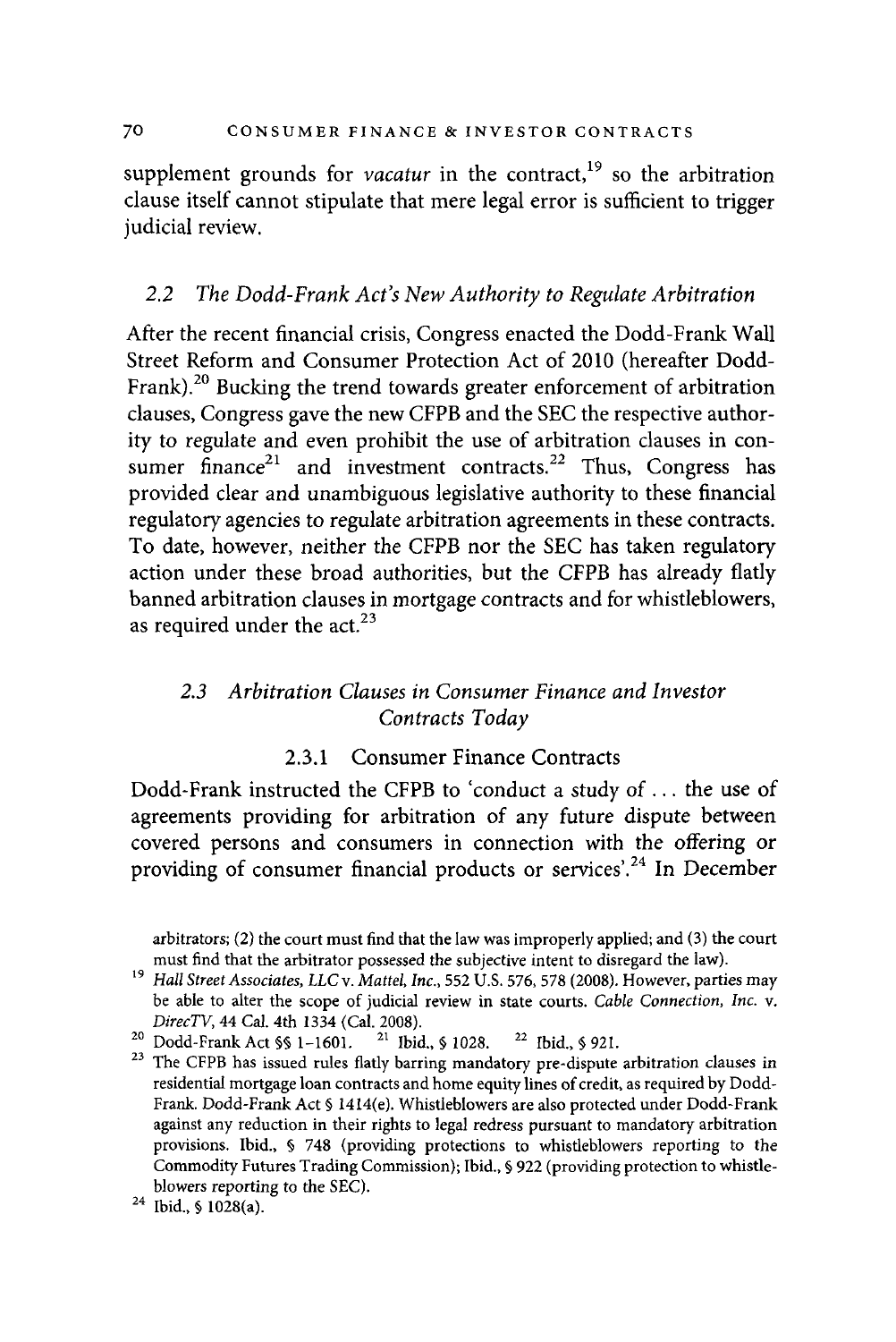2013, the CFPB issued a preliminary report on pre-dispute arbitration clauses,<sup>25</sup> and followed up with a second study in March 2015.<sup>26</sup>

Arbitration clauses appear in contracts representing 50.2 per cent of outstanding credit card loans, 58.8 per cent of checking accounts, and 83 per cent of general purpose reloadable (GPR) prepaid cards.<sup>27</sup> Currently, nearly all consumer financial contracts include no-class arbitration provisions.<sup>28</sup> Larger financial institutions are more likely to use arbitration clauses than smaller ones.29 This holds true across all products and services the CFPB studied. To illustrate, only 7.7 per cent of banks include arbitration clauses in checking account contracts, yet 44 per cent of checking accounts are subject to arbitration clauses.<sup>30</sup> Currently, 53 per cent of credit card loans contain arbitration clauses in the agreement.<sup>31</sup> However, this figure is artificially deflated because several large issuers settled an antitrust class action by agreeing to remove arbitration clauses for a defined period. If these issuers reinstate arbitration clauses once the period expires, then approximately 94 per cent of outstanding credit cards will be subject to arbitration clauses.32 As another example, 81 per cent of prepaid cards, which are often used by lower-income consumers, are subject to arbitration clauses.<sup>33</sup>

#### 2.3.2 Broker-Dealer Agreements

As with its recommendations on consumer finance contracts, the Treasury Department recommended in its 2009 financial reform

- 25 Consumer Finance Protection Bureau, *Arbitration Study Preliminary Results: Section 1028(a) Study Results to Date* (2013), http://files.consumerfinance.gov/f/20l3l2\_cfpb\_ar bitration-study-prelirninary-results.pdf. Industry pushback has been understandably fierce, given the stakes. Many financial institutions and law firms have vociferously criticised the CFPB's report. See, e.g. Christine A. Scheunernan, Joseph T. Lynyak III, and Amy L. Pierce, *CFPB's Arbitration Study-A Warning to Consumer Financial Service Companies,* Pillsbury (8 January 2014), www.pillsburylaw.com/publications/cfpbs-arbi tration-study-a-warning-to-consumer-financial-service-companies ('In point of fact, however, while the tone of the Study appears to be somewhat hostile to the use of arbitration clauses, an objective reading of the research indicates that the conflict resolution system that has developed is working well'.); Michael Mallow and Christine Reilly, *The CFPB's Unfair and Misleading Report on Arbitration,* Law 360 (24 January 2014), www.law360.com/articles/50265l/the-cfpb-s-unfair-and-misleading-report-onarbitration.
- <sup>26</sup> Consumer Financial Protection Bureau, *Arbitration Study: Report to Congress, pursuant to Dodd-Frank Wall Street Reform and Consumer Protection Act§ 1028(a)* (2015), http:// files.consumerfinance.gov/f/201503\_cfpb\_arbitration-study-report-to-congress-2015. pdf [hereinafter *CFPB Arbitration Study*].<br><sup>27</sup> Ibid., at 19-28. <sup>28</sup> Ibid., at 10. <sup>29</sup> Ibid., at 19. <sup>30</sup> Ibid., at 25-26.<br><sup>31</sup> Ibid., at 9-10. <sup>32</sup> Ibid., at 11. <sup>33</sup> Ibid., at 27.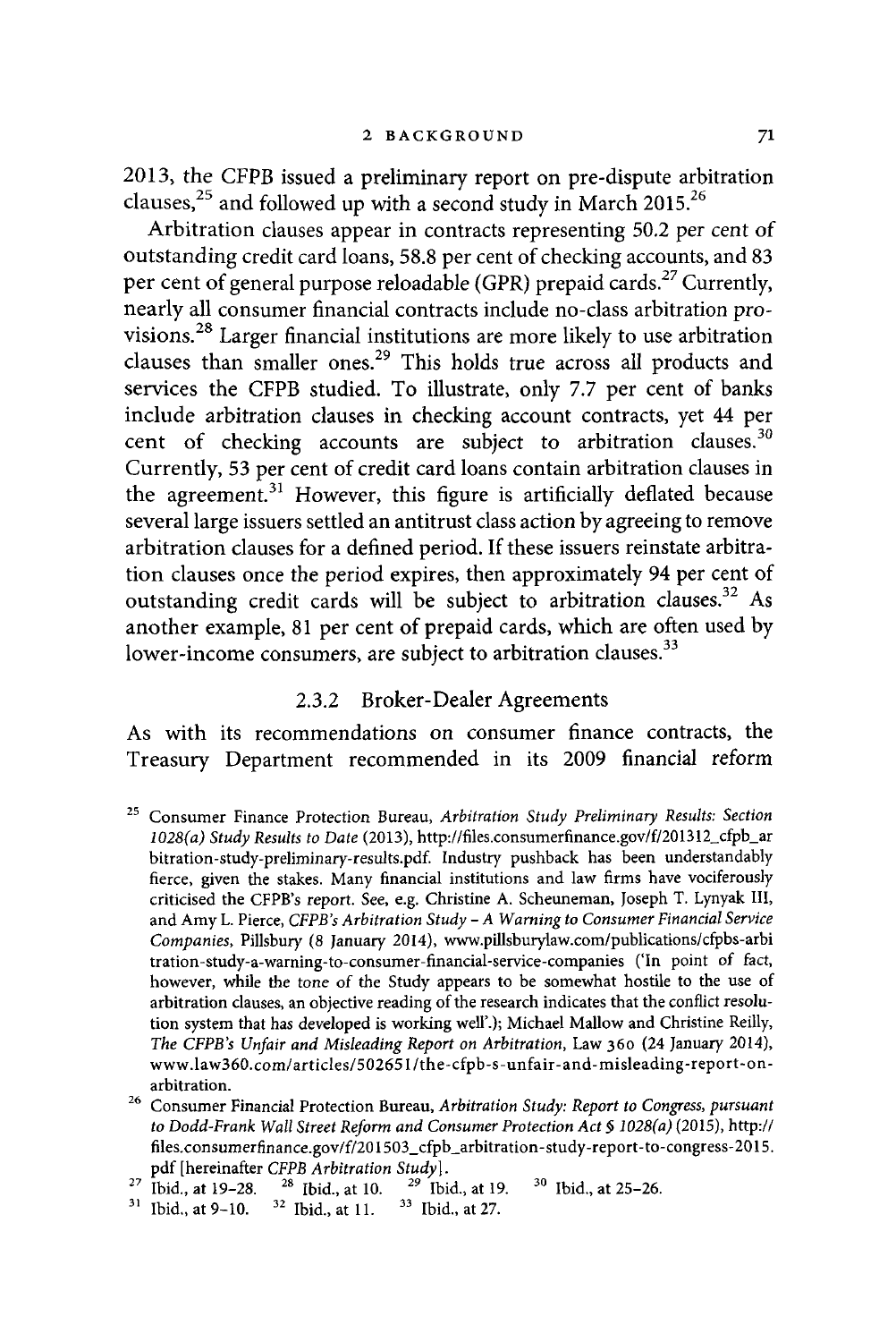proposal that the SEC prohibit or condition mandatory arbitration clauses in broker-dealer and investment adviser agreements.<sup>34</sup> As mentioned above, Dodd-Frank contains the authorization for such a prohibition or condition  $35$ 

The Financial Industry Regulatory Authority (FINRA), a self-regulatory body governing broker-dealers, is responsible for administering arbitration between broker-dealers and their clients.<sup>36</sup> The vast bulk of disputes between broker-dealers and their clients involves arbitration, and as with consumer arbitration clauses, the Supreme Court has repeatedly upheld mandatory pre-dispute arbitration clauses in investor-broker contracts. $37$  Filed claims can end with an arbitrator award or with a settlement achieved through direct negotiation or mediation. Between 21 and 23 per cent of cases were decided by arbitrators from 2011 to 2015.38 During that same time period, 51-55 per cent of cases were settled via negotiation, and 7-10 per cent via mediation.<sup>39</sup> Also during that period, the percentage of cases where the customer was awarded damages decreased from 47 per cent to 41 per cent.<sup>40</sup>

There has long been some concern about the process by which FINRA selects its arbitrators. For claims of \$50,000 or less, FINRA appoints one arbitrator.<sup>41</sup> For claims for more than \$50,000 but less than \$100,000, the parties will select an arbitrator and FINRA will appoint that person, unless the parties agree in writing to three arbitrators.<sup>42</sup> For claims of more than \$100,000, the parties will select and FINRA will appoint three arbitrators. In the latter two situations, FINRA generates a random list of arbitrators from its rosters and sends that list to the parties.<sup>43</sup> Each party

- FINRADisputeResolution/AdditionalResources/Statistics/. 39 Ibid. 40 Ibid. 41 FINRA, *Arbitrator Selection,* www.finra.org/ArbitrationAndMediation/Arbitration/ Process/ArbitratorSelection/index.htm.<br><sup>42</sup> Ibid. <sup>43</sup> Ibid.
- 

<sup>34</sup> Department of Treasury, *Financial Regulatory Reform, A New Foundation: Rebuilding Financial Supervision and Regulation,* 72 (2009), www.treasury.gov/initiatives/ Documents/FinalReport\_ web.pd£. 35 Dodd-Frank Act§§ 921, 1028. 36 FINRA, *Arbitration Process,* www.finra.org/ ArbitrationAndMediation/ Arbitration/

Process/.

<sup>&</sup>lt;sup>37</sup> See *Shearson/American Express v. McMahon*, <sup>482</sup> U.S. 220, 238, 242 (1987) (holding that the claims under§ lO(b) of the Securities Exchange Act of 1934 and under RICO were arbitrable per the Federal Arbitration Act); *Rodriguez de Quijas* v. *Shearson!American Express,* 490 U.S. 477,480 (1989) (holding that the claims under§ 14 of the Securities Act of 1933 were arbitrable). 38 FINRA, *Dispute Resolution Statistics,* www.finra.org/ ArbitrationAndMediation/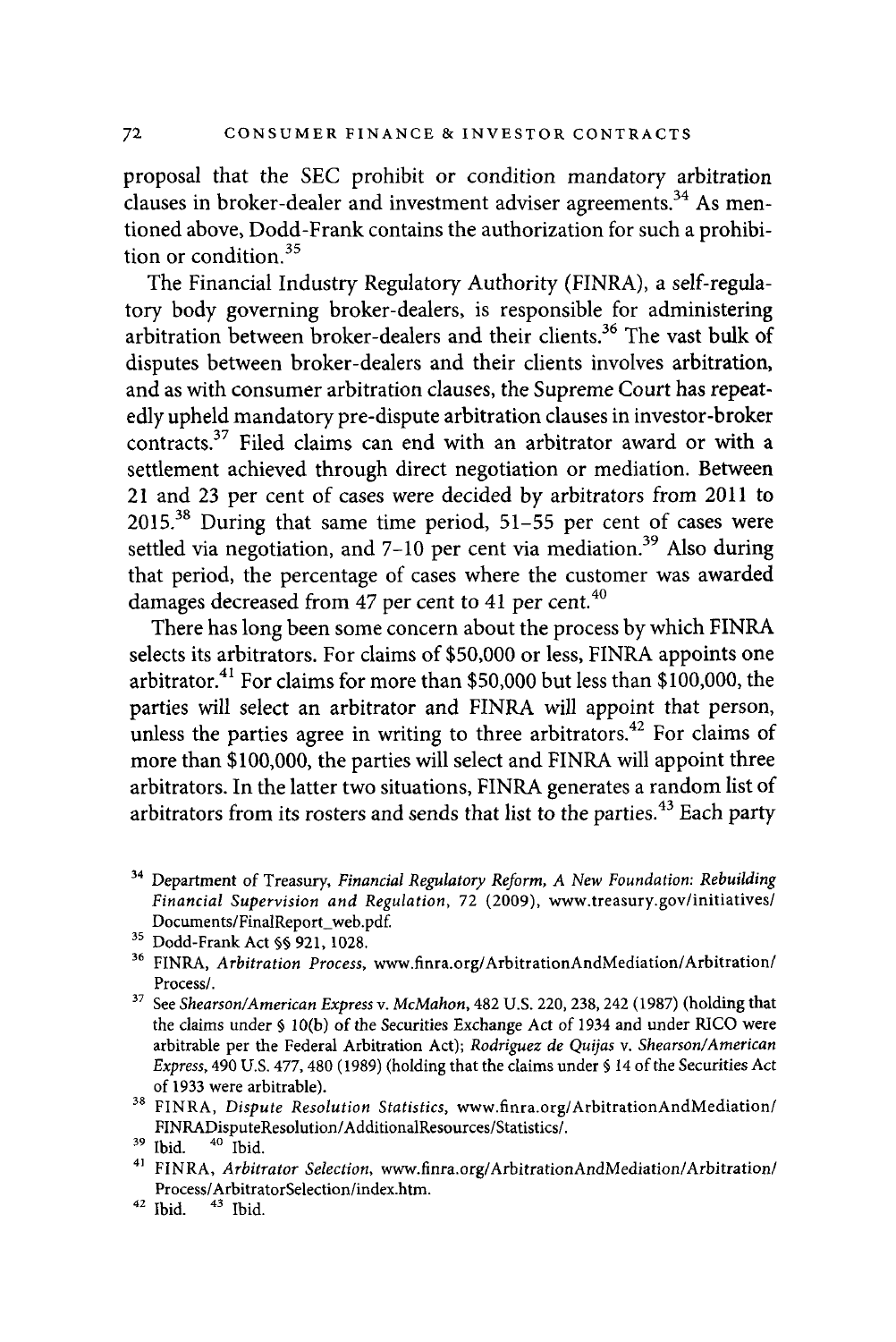strikes from the list arbitrators they do not want, and ranks the remaining choices. FINRA then combines the parties' rankings and appoints the highest-ranked available arbitrator from each list to serve on the panel. Critics charge that the arbitrators on FINRA's rosters are biased or otherwise unqualified. Generally speaking, the pool of arbitrators has close ties to the financial industry,  $4\frac{4}{3}$  lacks diversity,  $45$  and is infrequently updated. <sup>46</sup>

In response to critics and industry concern about the potential for SEC regulation, in June 2014, FINRA filed a proposed rule change with the SEC to redefine 'public arbitrators'.<sup>47</sup> Parties can choose whether they want public arbitrators on their panel or not. Currently, FINRA allows people who have been out of the securities industry for at least two years to be classified as public arbitrators as long as they have spent fewer than twenty years total in the industry.<sup>48</sup> The proposed rule would require public arbitrators to be at least five years out of industry and would permanently disqualify professionals who worked longer than fifteen years total on behalf of industry clients.<sup>49</sup> It also classifies attorneys, accountants, and other professionals who devote more than 20 per cent

- 44 See Matthias Rieker, 'FINRA to Limit Use of Arbitrators with Industry Ties', *The Wall Street Journal* (11 February 2014), www.wsj.com/articles/SB1000l424052702304l045045 79377300739589882; Mason Braswell, 'FINRA Approves Rule to Redefine Public Arbitrators', *Investment News* (13 February 2014), www.investmentnews.com/article/ 20 l 40213/FREE/140219936/finra-approves-rule-to-redefine-public-arbitrators; see also Peter Robison, 'FINRA's Arbitrators: Dubious, Asleep - Sometimes Dead', *Bloomberg Businessweek* (24 April 2014), www.businessweek.com/articles/2014-04-24/finra-seeksreform-for-broker-investor-arbitration-system ('Lawyers complain about ... arbitrators who are reluctant to make big rulings against the industry because they won't be asked
- back'). 45 Mark SchoetfJr., 'PIABA Claims Arbitrator Bias FINRA Lashes Back', *Investment News*  (7 October 2014), www.investmentnews.com/article/20141007/FREE/141009934/piabaclaims-arbitrator-bias-finra-lashes-back (noting that most FINRA arbitrators are white males over sixty who hold advanced degrees, which 'puts them out of touch with the
- average investor'). 46 See Robison, 'FINRA's Arbitrators' (observing that FINRA has provided the names of
- dead people as potential arbitrators). 47 Mason Braswell, 'FINRA Approves Rule to Redefine Public Arbitrators', *Investment News*  (13 February 2014), www.investmentnews.com/article/20140213/FREE/140219936/ finra-approves-rule-to-redefine-public-arbitrators; George H. Friedman, 'The Camel and the Last Straw or the Frog and the Boiling Water: Pick Your Parable', *Securities Arbitration Commentator* (4 August 2014), www.sacarbitration.com/blog/camel-last-
- straw-frog-boiling-water-pick-parable/. 48 Mark SchoetfJr., 'FINRA Seeks to Tighten Investor Dispute Rules', *Investment News* (18 June 2014), www.investmentnews.com/article/20140618/FREE/140619905/finra-seeksto-tighten-investor-dispute-rules.  $^{\rm 49}$  Ibid
-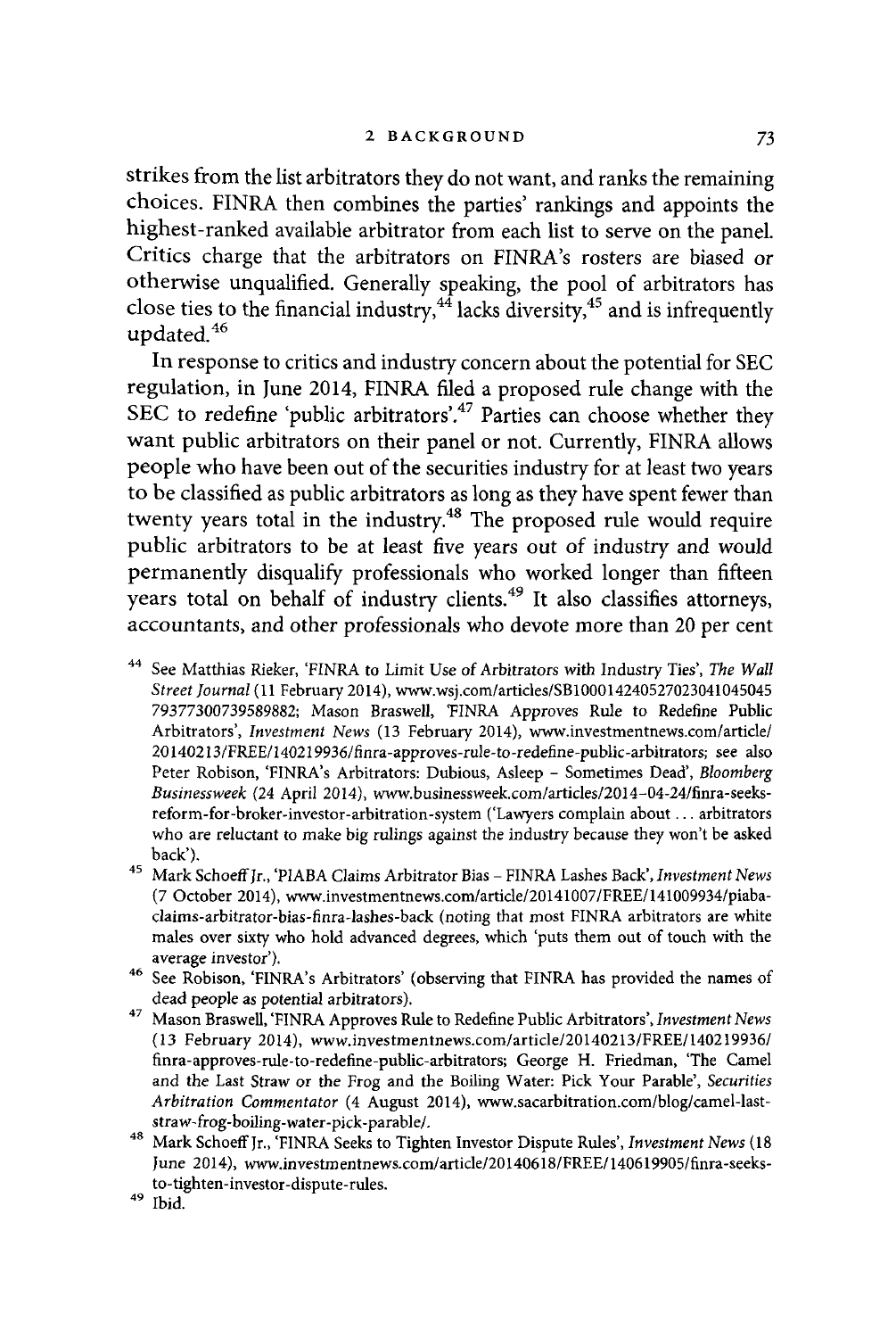of their professional time to representing investors in securities claims as non-public. In February 2015, the SEC approved the new rule.<sup>50</sup> FINRA and the SEC have garnered praise for this move,<sup>51</sup> but its actual impact is not yet clear.

Recently, FINRA rejected a Schwab broker-dealer contract on the grounds that it contained a bar on class-action litigation.<sup>52</sup> FINRA reasoned that its rules have long barred such clauses, and that FINRA Rule 2268(d), promulgated under the Securities Exchange Act, is not prohibited by the Federal Arbitration Act.<sup>53</sup> Some have speculated that FINRA rejected the contract in order to avoid provoking the SEC into using its Dodd-Frank authority to bar mandatory arbitration provisions altogether. 54

#### 2.3.3 Investment Advisers Agreements: No Mandatory Pre-Dispute Arbitration

Investment advisers owe a fiduciary duty to their clients. 55 Accordingly, the SEC has long taken the position, even prior to Dodd-Frank, that mandatory pre-dispute arbitration clauses do not constitute a waiver of rights provided under the Investment Advisers Act of 1940 (including the right to choose the forum, whether arbitration or adjudication, of dispute resolution), and that investment contracts should disclose this

- Non-Public Arbitrator and Public Arbitrator', 80 Fed. Reg. l 1695 (4 March 2015). 51 Mark Schoeff Jr., 'FINRA Proposal on Public Arbitration Wins Praise', *Investment News*  (3 October 2010), www.investmentnews.com/article/20101003/REG/310039991/finra-
- proposal-on-public-arbitration-wins-praise. 52 Decision, *Dep't of Enforcement* v. *Charles Schwab & Co.* (Complaint 2011029760201) (FINRA Board of Governors 24 April 2014). FINRA does not permit class action arbitration, but requires broker-dealer contracts to permit class action lawsuits.<br><sup>53</sup> Ibid. See Letter from Sen. Franken to the SEC, Office of Senator Franken (30 April 2013),
- 
- available at www.franken.senate.gov/?p=press\_release&id=238 l; Mark Schoeff Jr, 'States Urge SEC to Chuck FINRA's Schwab Decision', *Investment News* (4 May 2013), available at www.investmentnews.com/ article/20130504/FREE/ 130509954/states-urge-sec-tochuck-finras-schwab-decision; Mark Schoeff Jr. and Mason Braswell, 'Seeing Writing on Wall from FINRA, Schwab Throws in Towel on Class Action Lawsuit', *Investment News* {25 April 2014), www.investmentnews.com/article/20140425/FREE/140429929/see ing-writing-on-wall-from-finra-schwab-throws-in-towel-on-class; Susan Antilla, 'Schwab Case Casts Spotlight on Securities Arbitration and Its Flaws', *The New York Times* (4 September 2013), http://dealbook.nytimes.com/2013/09/04/schwab-case-casts-
- spotlight -on-securities-arbitration -and-its-flaws/? \_r=0. 55 *SEC* v. *Capital Gains Research Bureau, Inc.,* 375 U.S. 180, 191-92 (1963) (holding that§ 206 of the Investment Advisors Act of 1940 imposed a fiduciary duty on investment advisers).

<sup>50</sup> SEC, 'Order Approving Proposed Rule Change Relating to Revisions to the Definitions of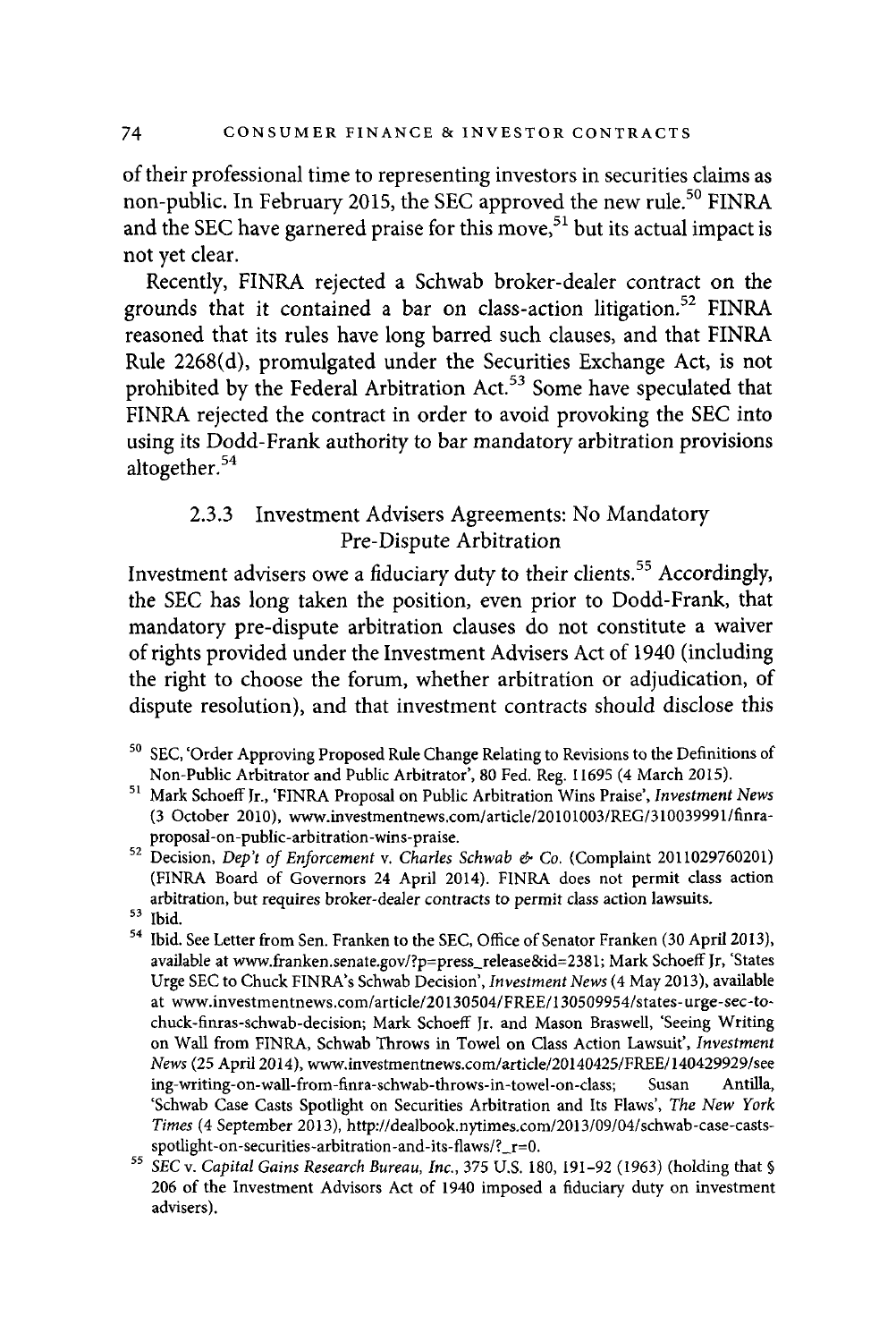fact.<sup>56</sup> However, the SEC took these positions before several Supreme Court decisions upheld arbitration clauses under the federal securities laws, and a subsequent federal district court citing those opinions upheld pre-dispute arbitration clauses in an advisory client agreement.<sup>57</sup>

The SEC now has the clear power under Dodd-Frank to prohibit or restrict mandatory pre-dispute arbitration clauses in these agreements going forward. 58 At present, investment advisers who deploy mandatory arbitration clauses may operate in what some see as 'gray area', where they use arbitration clauses at their own risk.<sup>59</sup> Recently, however, the SEC is reported to have pressured the Carlyle Group to remove a mandatory arbitration clause from its initial public offer filing,<sup>60</sup> suggesting that the SEC's prior views that the fiduciary duty standard already bars use of these agreements have not changed. Moreover, the SEC is authorised under Dodd-Frank to harmonise the differing standards of care for investment advisers and for broker-dealers offering individualised investment advice by requiring that the advice be in the best interest of the investor.<sup>61</sup> Under that approach, both broker-dealers (when providing individualised advice) and investment advisers would be prohibited from using mandatory pre-dispute arbitration clauses.

#### **3 Problems with Arbitration Clauses in Investor and Consumer Finance Contracts**

Proponents of arbitration often note the benefits to arbitration over litigating, stressing the faster process, reduced costs, and ability to choose expert adjudicators. 62 For consumers and investors, however,

<sup>56</sup> SEC, *Staff Study on Investment Advisers and Broker-Dealers* 44 (2011), www.sec.gov/

news/ studies/2011/2000<sub>1212</sub>/111318-11212<br>57 Ibid. <sup>58</sup> Suzanne Barlyn, 'Do Arbitration Pacts Go Against Clients' Best Interests?', *Chicago Tribune* (13 February 2013 ), http:/ /articles.chicagotribune.com/2013-02-13/news/snsrt-us-arbitration-advisersbre91c1fj-20130213\_1\_mandatory-arbitration-arbitrationagreements-federal-arbitration-law.

<sup>6</sup> ° Carter Dougherty, 'Consumers May See New Limits on Mandatory Arbitration', *Bloomberg Businessweek* (21 May 2012), www.bloomberg.com/news/articles/2012-05-

<sup>21/</sup>consumers-may-see-new-limits-on-mandatory-arbitration. 61 SEC, 'Order Approving Proposed Rule Change Relating to Revisions to the Definitions of Non-Public Arbitrator and Public Arbitrator',§ vi.

<sup>62</sup>E.g. *Stolt-Nielsen S.A.* v. *AnimalFeeds Int'! Corp.,* 130 S. Ct. 1758, 1775 (2010) (citing *Gilmer* v. *Interstate Johnson Lane Corp.,* 500 U.S. 20 (1991); *Mitusbishi Motors Corp.*  v. *Soler Chrysler-Plymouth, Inc.,* 473 U.S. 614 (1985); *Penn Plaza LLC* v. *Pyett,* 556 U. S. 247 (2009); *Alexander* v. *Gardner-Denver Co.,* 415 U.S. 36 (1974)).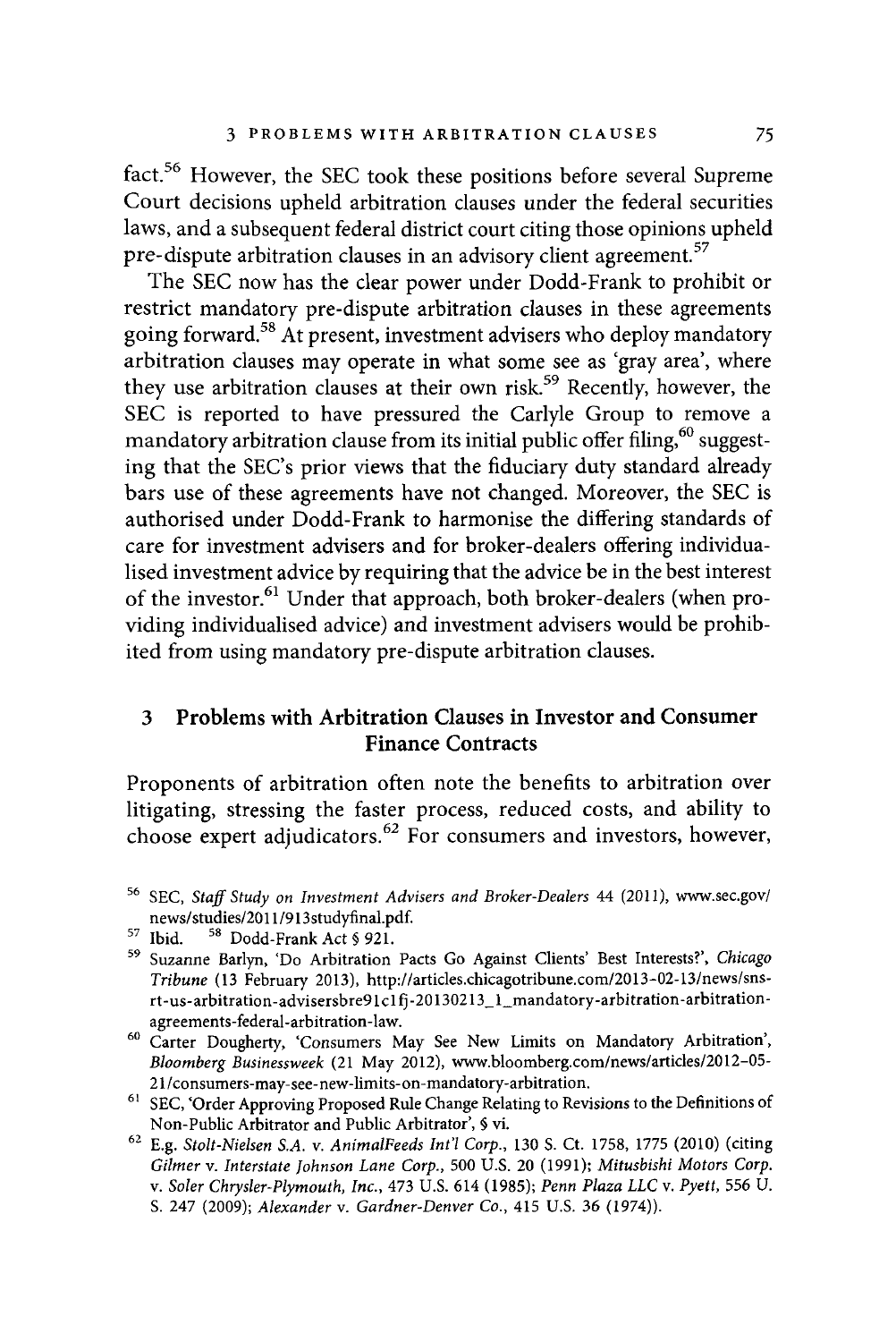the many problems with mandatory pre-dispute arbitration clauses often significantly outweigh these benefits. Consumers and investors are not making any meaningful choice in agreeing to arbitration clauses. They face a significant imbalance of power in bargaining, if any such bargaining actually occurs. If a dispute does arise, consumers and investors often proceed without the advice of counsel and are faced with a process that is often inadequate and unfair.<sup>63</sup> Furthermore, arbitration clauses often limit consumers' and investors' access to collective redress, which meaningfully impedes both recovery and deterrence.

#### *3.1 Lack of Meaningful Consumer Consent*

Even in the best of circumstances, it is hard to believe that consumers give anything like meaningful consent to arbitration clauses. 64 At the moment of signing a financial contract, consumers are not focused on dispute resolution; they are focused on the financial product or service, or more likely on the underlying thing they are trying to get done by obtaining the financial product (for example, buying a car). Even if they were focused on dispute resolution, they are unlikely to be able to forecast the circumstances under which they would find themselves in a dispute or to understand the ways in which the choice of dispute resolution might influence the outcome. These problems are compounded by the complexity of arbitration clauses, the lack of clear disclosure of the provisions ( or the clear disclosure alongside many other 'clear' disclosures that seem more pertinent), and the limited ability of consumers to opt out of arbitration clauses. Given that consumers pay little or no attention to arbitration clauses at the time of contracting, competition does not drive firms to offer contracts without arbitration clauses or with more consumer-friendly arbitration clauses, and importantly, it is unlikely that these provisions have a significant effect on the price of consumer financial goods and services.<sup>65</sup>

<sup>63</sup> See Section 3.3. 64 See, e.g. Margaret Jane Radin, *Boilerplate* 12 (Princeton University Press, 2013) (noting that consumers often do not even read boilerplate contracts and hypothesizing seven reasons for that, including a belief that they would not even understand the terms even if they read them; a lack of awareness of being subject to those terms; and a belief that it would be unenforceable if it were harmful).<br><sup>65</sup> See Russell Korobkin, 'Bounded Rationality, Standard Form Contracts, and

Unconscionability', 70 U. CHI. L. REv. 1203 (2003), 1253 n. 189.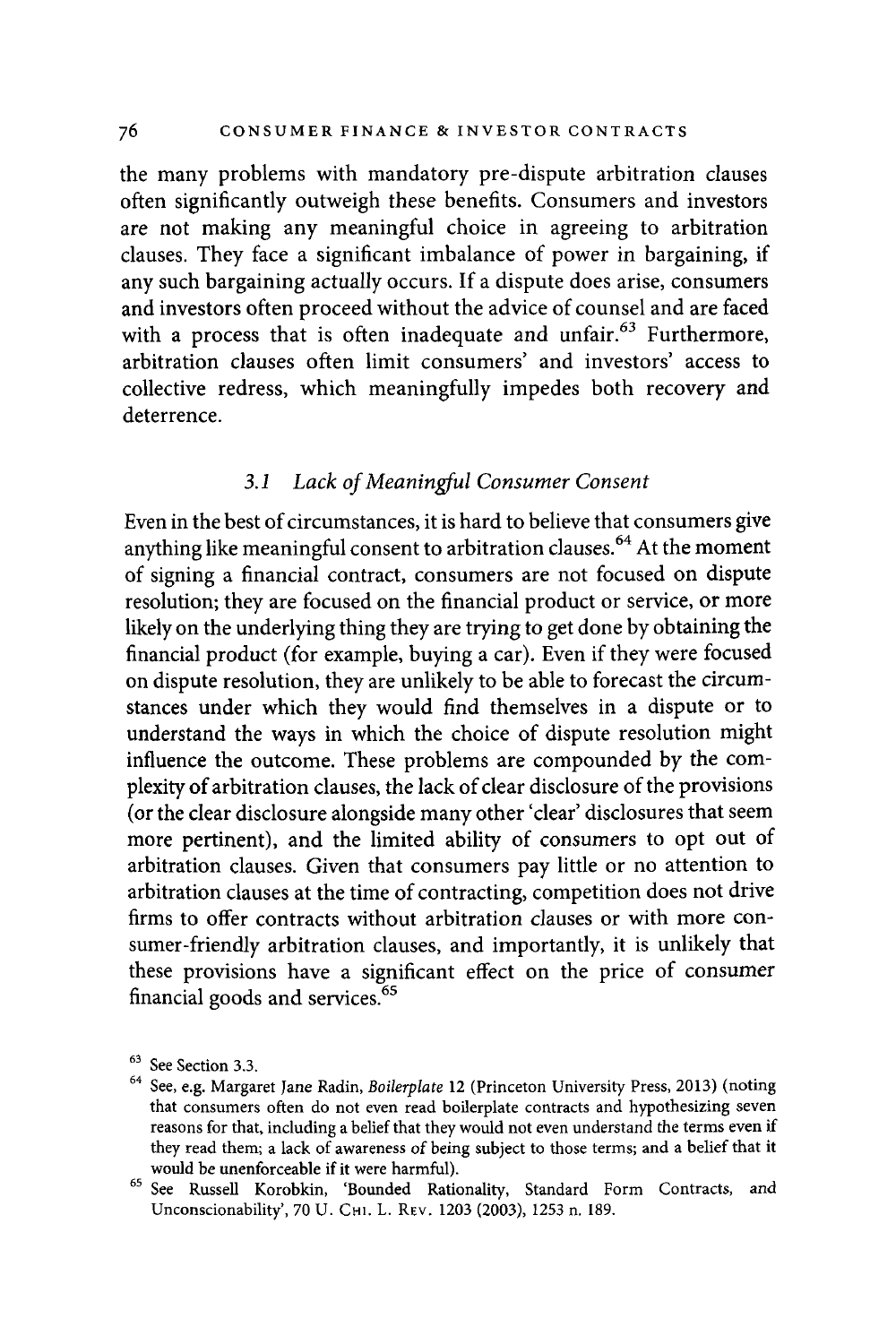#### 3.1.1 Complexity of Arbitration Clauses

The CFPB analysed the complexity of arbitration clauses in credit card contracts by measuring clause length, readability, and grade level.<sup>66</sup> It found that the average arbitration clause comprised 14.1 per cent of the words in the contract and consisted of  $1,108.8$  words.<sup>67</sup> The average grade level (which translates total words, total sentences, and total syllables into the level of education required to understand the text) for the arbitration clauses averaged  $15.6$ .<sup>68</sup> This score indicates that the text is best understood by those with some college education. In contrast, the average grade level for the remainder of the contract was 11.6, which roughly corresponds to a high school-level education.<sup>69</sup> The meaning of delegation or anti-severability clauses, for example, likely escapes most readers. The length and complexity of arbitration clauses makes consumers less likely to understand (or even to read) them.

#### 3.1.2 Limited Consumer Ability to Opt Out

Some arbitration clauses give consumers the ability to opt out of or reject the arbitration clause within a defined time period, but they appear only in a small share of agreements,<sup>70</sup> and their exercise is typically subject to restriction. To exercise an opt-out, a consumer generally must submit a signed writing by mail within thirty or sixty days. 71 If there are multiple authorised users on the account, they may each need to submit written consent for the opt-out to be effective.<sup>72</sup> Most consumers are unlikely to exercise the opt-out options because of hassle factors and an incomplete understanding of the consequences of their decisions.

#### 3.1.3 Behavioural Factors

Even if consumer contracts better disclosed mandatory pre-dispute arbitration provisions and permitted consumers to opt out, the problem of meaningful consumer consent would remain. The use of arbitration clauses should be not measured against some abstract notion regarding

<sup>66</sup> Consumer Finance Protection Bureau, *Arbitration Study Preliminary Results,* app. A at

<sup>27–29. &</sup>lt;br><sup>67</sup> Ibid., at 28 (To put that in perspective, that is two pages of single-spaced text in 12-point Times New Roman font.)<br><sup>68</sup> Ibid. <sup>69</sup> Ibid. <sup>69</sup> Ibid.<br><sup>70</sup> Ibid., at 31. (Opt-out features appear in 27.3 per cent of credit card agreements, 26.2 per

cent of checking account agreements, and 17.6 per cent of prepaid card agreements.)  $71 \text{ Ibid.}$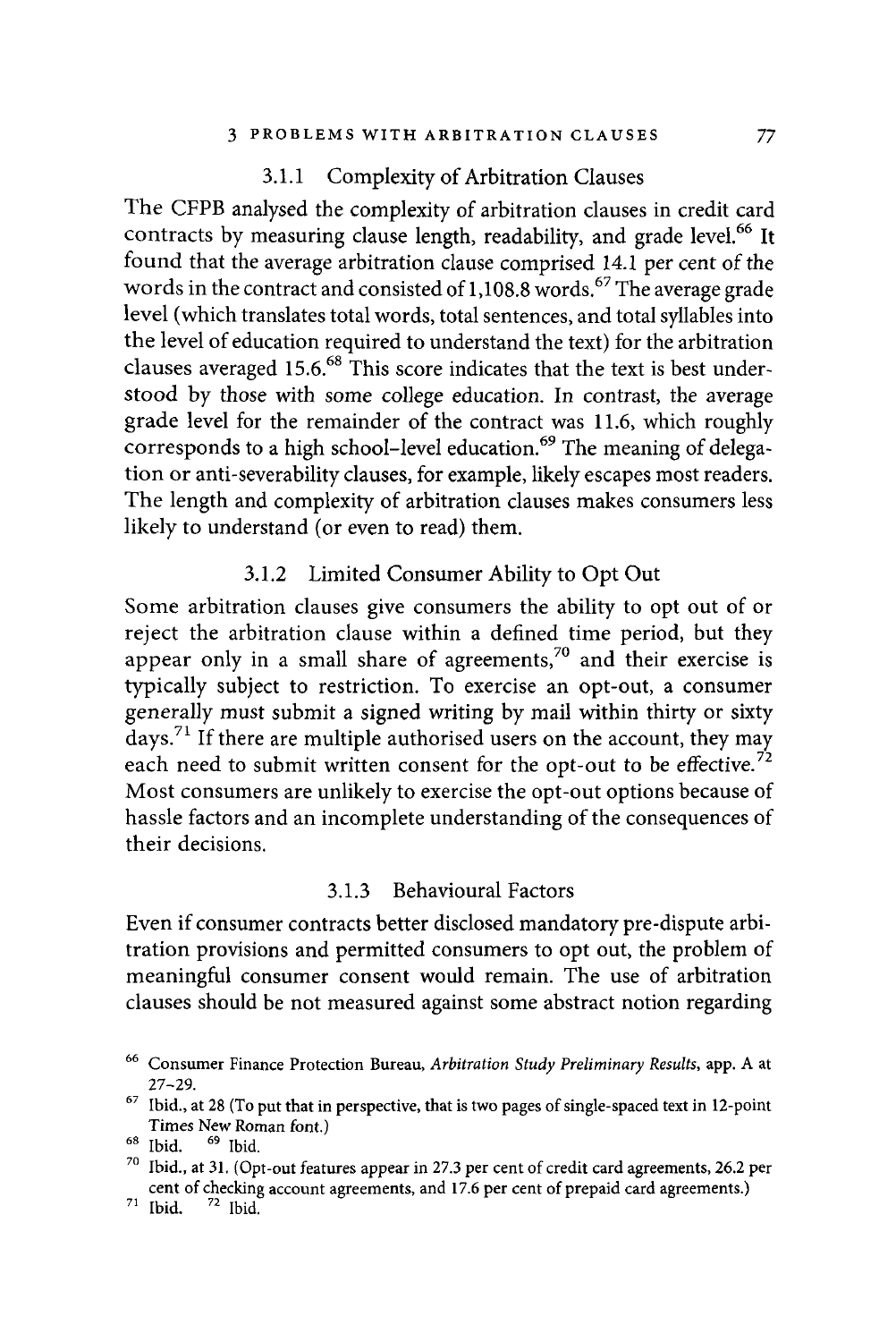rational agents who fully understand the implications of disclosed arbitration provisions, but rather considered alongside empirical evidence regarding how real human beings actually process information and make decisions.<sup>73</sup> The empirical evidence is clear that consumers do not read or understand standard contract terms.<sup>74</sup> It is highly unlikely that consumers find the relevant arbitration terms salient at the time of entering into the contract. Consumers routinely underestimate the likelihood of financial firms violating the law in a way that would affect them.<sup>75</sup> Moreover, they are highly unlikely to understand the consequences of different choices of forum or law.

#### *3.2 Imbalance of Power*

A significant proportion of consumers go through the arbitration process without legal representation, whereas companies never do. From 2010 to 2012, 53 per cent of consumers had counsel in AAA arbitrations reviewed by the CFPB.76 This percentage drops to 42 per cent in debt collection proceedings.<sup>77</sup>In contrast, companies 'almost always' retained outside or in-house counsel in both debt collection and non-collection arbitrations.78 With lawyers representing companies, the purported benefits of an informal, low-cost proceeding are largely dissipated.

- 73 Michael S. Barr, Sendhil Mullainathan, and Eldar Shafir, 'Behaviorally Informed Financial Services Regulation', *Asset Building Program Policy Paper* (New America Foundation 2008); Michael S. Barr, Sendhil Mullainathan, and Eldar Shafir, 'Behaviorally Informed Home Mortgage Credit Regulation', in Nicholas P. Retsinas and Eric S. Belsky (eds.), *Borrowing to Live: Consumer and Mortgage Credit Revisited,* (Brookings Institution Press & Harvard University Joint Center for Housing Studies, 2008), 170; Michael S. Barr, Sendhil Mullainathan, and Eldar Shafir, 'The Case for Behaviorally Informed Regulation', in Moss and Cisternino (eds.), *New Perspectives on Regulation,* (2009), 25; Michael S. Barr, Sendhil Mullainathan, and Eldar Shafir, 'Behaviorally Informed Regulation', in Edlar
- Shafir (ed.), *Behavioral Foundations of Public Policy* (2012), 440. 74 Yannis Bakos et al., 'Does Anybody Read the Fine Print? Consumer Attention to Standard Form Contracts', 43 J. LEGAL STUD. 1 (2014), 2-3; Florencia Marotta-Wurgler, 'Does Contract Disclosure Matter?', 168 J. INSTITUTIONAL & THEORETICAL ECON. 94 (2012),
- 100-106. <br><sup>75</sup> See Michael S. Barr, Sendhil Mullainathan, and Eldar Shafir, 'Behaviorally Informed Regulation', *No Slack: The Financial Lives of Low-Income Americans* (2012), 246, 257- 261, 267-271, 274-276; Daylian M. Cain, George Lowenstein, and Don A. Moore, 'The Dirt on Coming Clean: Perverse Effects of Disclosing Conflicts of Interest'. 34 *Journal of Legal Studies 1–25 (2005).*<br><sup>76</sup> Consumer Finance Protection Bureau, *Arbitration Study Preliminary Results*, § 5, at 28<br><sup>77</sup> Ibid., app. A, at 74. <sup>78</sup> Ibid., app. A, at 14.
- 
-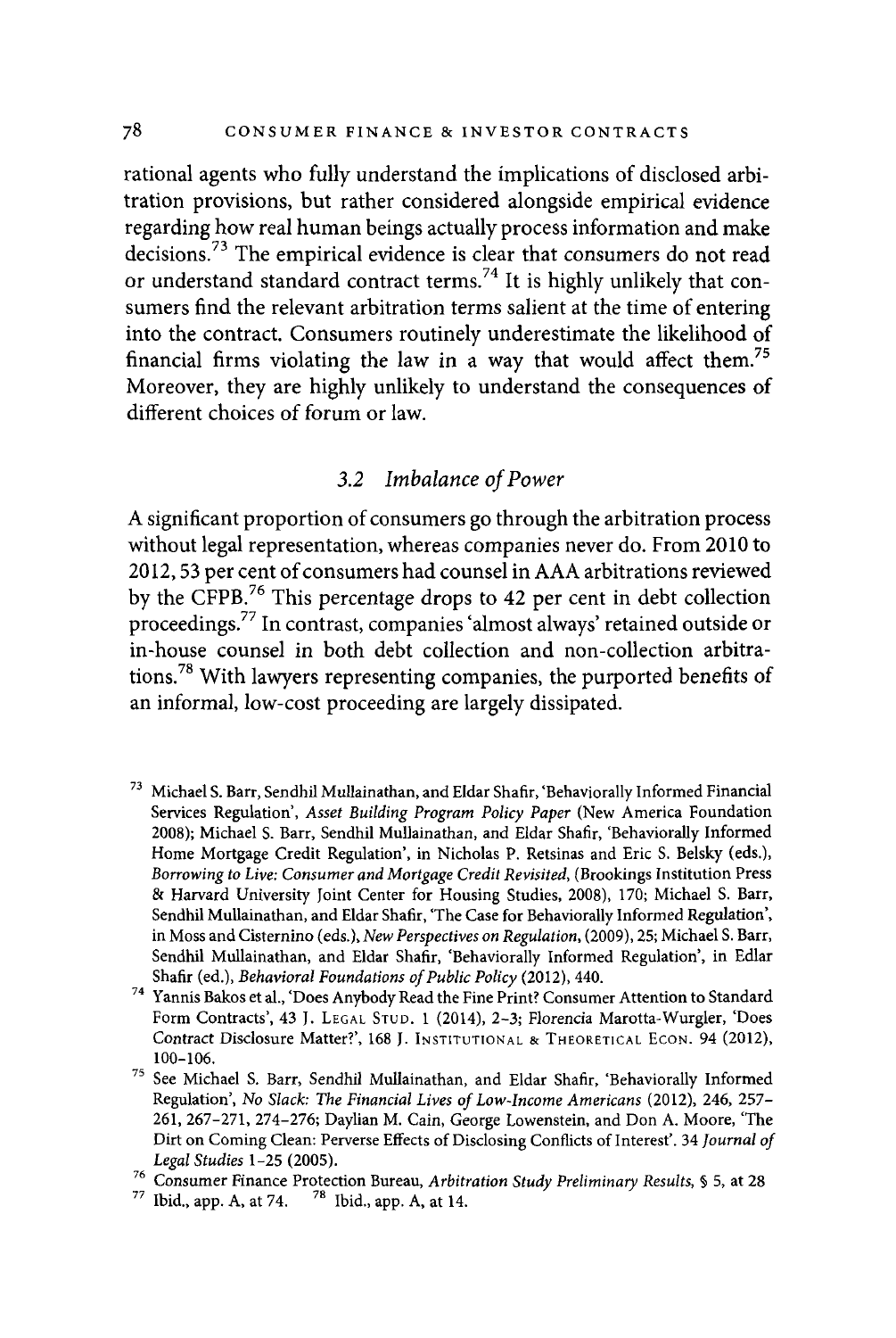Additionally, most arbitration clauses contain carve-outs for small claims court.<sup>79</sup> Small claims carve-outs exclude from arbitration claims that could be or had been brought in small claims court. These carve-outs are neutral in theory and have the potential to benefit consumers significantly. However, small claims court carve-outs are 'significantly more likely' to be used by credit card issuers to sue consumers rather than the other way around. $80$ 

#### *3.3 Procedural Barriers to Full and Fair Adjudication*

In addition to the problem of whether or not consumers can be considered to have actually consented to arbitration, there are procedural barriers within arbitration itself, as it is often currently conducted, that may lead to substantively unfair outcomes.

#### 3.3.1 Lack of Transparency

Arbitrators are not required to issue written opinions explaining their decisions.81 This lack of transparency creates several problems for consumers. First, it prevents parties from understanding how the arbitrator arrived at his decision.<sup>82</sup> The absence of a written record also makes it harder for the consumer to prove whether the arbitrator has displayed a manifest disregard oflaw when seeking judicial review. Furthermore, this opacity precludes the application of *stare decisis,* which in any event does not generally apply to arbitration. Since arbitrators have no body of precedent to consult, arbitration awards may suffer from unpredictability and lack of uniformity.

While arbitrators are of course free to issue written decisions, institutional factors often weigh against them doing so. Financial institutions retain control over drafting arbitration clauses, and contracts for consumer financial products and services will rarely require arbitrators to issue reasoned opinions. Moreover, the American Arbitration Association

 $79$  Ibid., app. A, at 32 (finding that the incidence of small claims court carve-outs was 59 per cent, 62.7 per cent, and 66.7 per cent in contracts for checking accounts, prepaid cards, and credit cards, respectively).<br><sup>80</sup> Ibid., app. A, at 15.<br><sup>81</sup> *O.R. Sec., Inc. v. Prof! Planning Assocs.*, 857 F.2d 742, 747 (11th Cir. 1988) (citing *Wilko v*.

*Swan,* 346 U.S. 427 (1953), overruled on other grounds by *Rodriguez de Quijas* v.

*Shearson!Am. Express, Inc.,* 490 U.S. 477 (1989)). 82 See Lynn Katzler, Comment, 'Should Mandatory Written Opinions Be Required in All Securities Arbitrations? The Practical and Legal Implications to the Securities Industry', 45 Am. U. L. REV. 151 (1995), 193-194.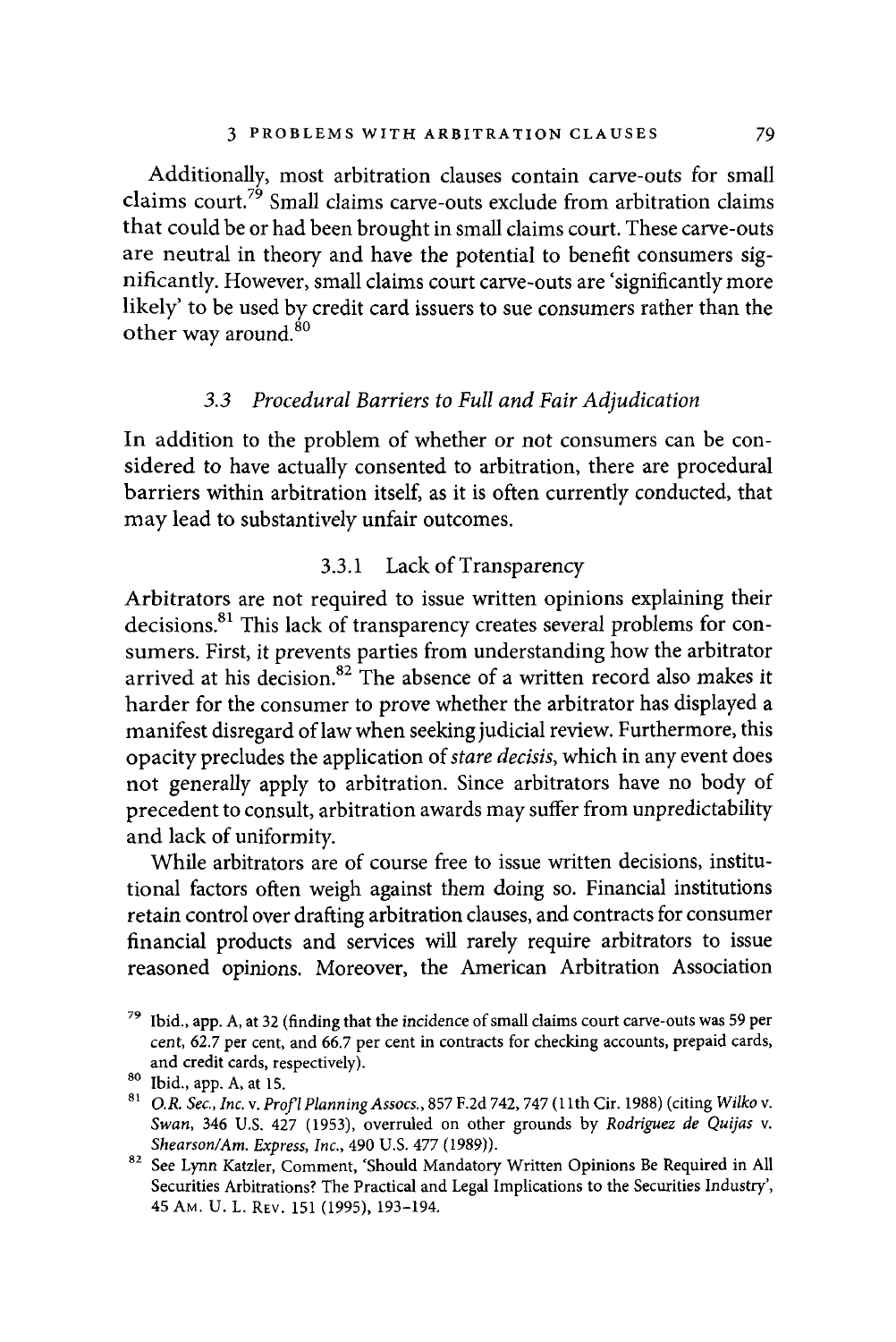(AAA) Commercial Rules and the Uniform Arbitration Act contain a presumption that a reasoned opinion shall not be issued unless the parties so require.<sup>83</sup>

Moreover, arbitration clauses often contain various forms of confidentiality or 'gag' rules that prevent consumers from disclosing arbitration outcomes, or from revealing evidence used in the arbitration process, or from otherwise disparaging companies with whom they are in dispute. As a result, arbitration may result in hiding information from the public even when widespread and serious legal violations that gave rise to the arbitration proceeding may have occurred.

#### 3.3.2 Selection of Arbitrators

The ability of the parties to choose their own arbitrator is touted as an advantage because parties can theoretically choose a mutually acceptable, impartial person or panel possessing relevant expertise. Commonly, the arbitration clause stipulates an arbitration organization such as the AAA, which is currently the predominant administrator for consumer arbitration about credit cards, checking accounts, and GPR prepaid cards.<sup>84</sup> The arbitration organization then determines the pool of prospective arbitrators, if not the actual arbitrator(s).<sup>85</sup> Professional arbitrators can be preferable to judges due to their subject-area expertise, and they are generally bound by codes of conduct, as are AAA arbitrators, to ensure neutrality. However, arbitrators may be biased if they are affiliated with the industry that is the subject of the dispute. Even when arbitrators are truly neutral, the perception of unfairness may lead consumers to lose faith in the process.

There have been notorious examples of highly biased arbitration organizations, such as the National Arbitration Forum, that were essentially working on behalf of debt collection agencies and offering 'neutral' arbitration services that were in the interests of the debt collection firms.<sup>86</sup> NAF has since been forced to terminate its consumer arbitration services. The current market leader in consumer arbitrations, AAA, has

<sup>83</sup> Abraham J. Gafni, 'Written Opinions in Arbitration Aren't a Given', *Legal Intelligencer,*  (22 September 2008 ), www.adroptions.com/pdfs/08SEPT-W rittenOpinions\_in\_Arbitration

Arent\_a\_ Given.pd£ 84 Consumer Finance Protection Bureau, *Arbitration Study Preliminary Results,* § 2, at 34-35. 85 Ibid. § 2, at 40. 86 See, e.g. *State* v. *Nat'/ Arbitration Forum, Inc.,* No. 27-CV-09-18550, 2009 Minn. Dist.

LEXIS 340 (Minn. Dist. Ct., 17 July 2009).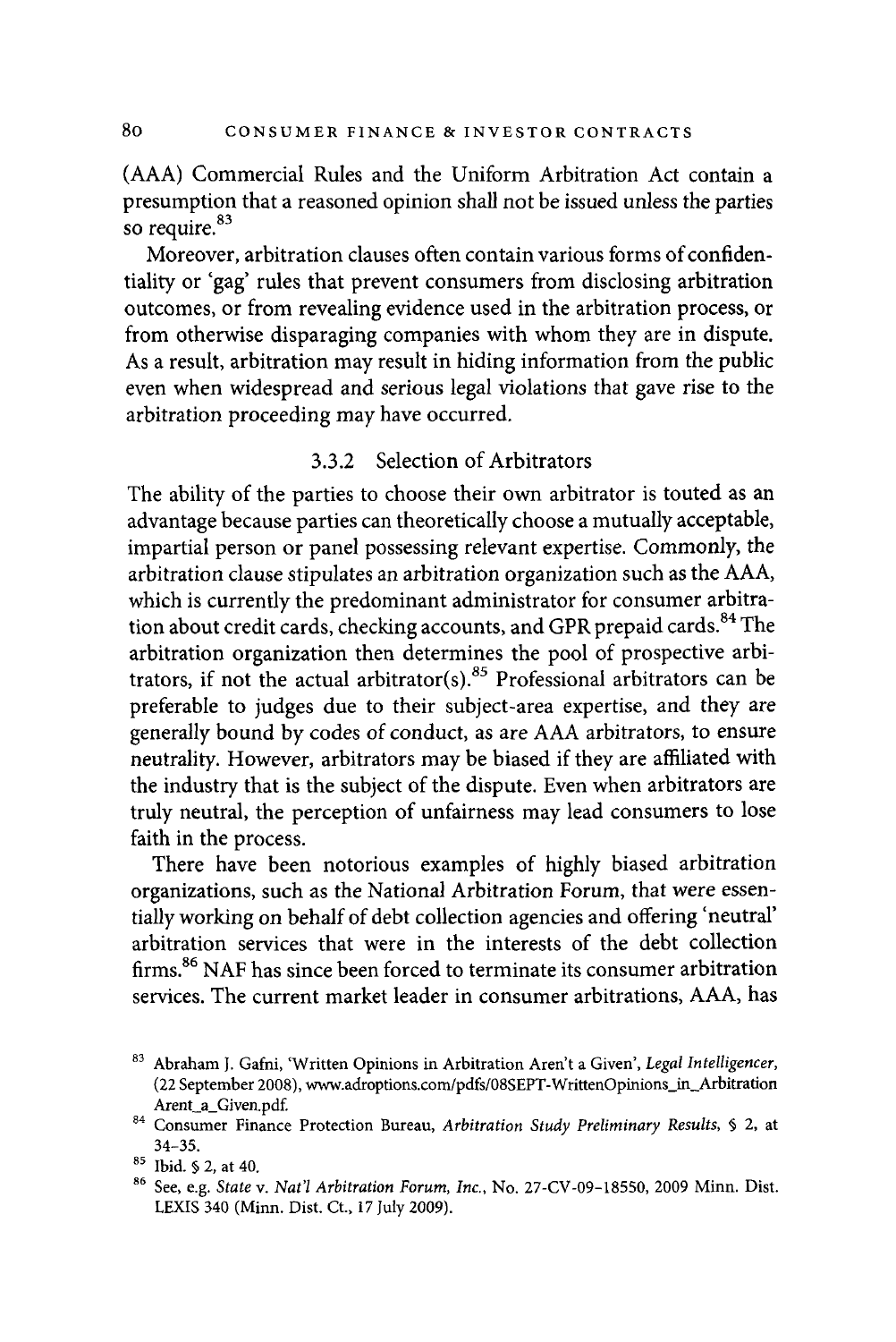voluntarily agreed not to hear firm-initiated debt collection cases on the grounds that its own inquiry into such arbitrations gave it serious doubt about the fairness of the process. 87

A recent study of securities arbitration found that the arbitrator's background had a significant impact on arbitration outcomes.<sup>88</sup> For example, industry experience tends to decrease arbitral awards for claimants. The influence of arbitrator background on outcomes is tempered, however, when claimants are represented by counsel in the arbitral proceedings. 89

#### 3.3.3 Limits on Damages

Arbitration clauses can limit consumers' ability to recover damages in a number of ways. Oftentimes, arbitration clauses preclude the award of punitive damages or consequential damages, or both.<sup>90</sup> Alternatively, they may specify strict guidelines for the arbitrator to follow in calculating the award.<sup>91</sup> Some type of limitation on damages appears in 15 per cent of credit card contracts with arbitration clauses and over 60 per cent of both checking account and prepaid card contracts with arbitration clauses.<sup>92</sup>

#### *3.4 Collective Redress and the Interplay between Public and Private Enforcement*

### 3.4.1 The Role of Mandatory Pre-Dispute Arbitration Clauses in Thwarting Efforts for Collective Redress

Arbitration clauses increasingly bar access to collective redress.<sup>93</sup> Class proceedings are essential for effective redress of many small value legal

<sup>87</sup> Consumer Finance Protection Bureau, *Arbitration Study Preliminary Results,* app. A, at 65-66. See also *Arbitration or Arbitrary: The Misuse of Mandatory Arbitration to Collect Consumer Debts: Hearing Before the Subcomm. on Domestic Policy of the H. Comm. on Oversight & Gov't Reform,* 111th Cong. (2009) (statement of Richard W.

Naimark, Senior Vice President, American Arbitration Association). 88 See Stephen J. Choi, Jill. E. Fisch and Adam C. Pritchard, 'The Influence of Arbitrator Background and Representation on Arbitration Outcomes', 9 VA. L. & Bus. REV. 43  $^{(2014)}$ .<br><sup>89</sup> Ibid.

<sup>&</sup>lt;sup>90</sup> Consumer Finance Protection Bureau, *Arbitration Study Preliminary Results*, § 2, at 47.<br><sup>91</sup> Ibid. <sup>92</sup> Ibid., § 2, at 47–49.<br><sup>93</sup> Ibid., § 1, at 10 ('Nearly all the arbitration clauses studied include provisions <sup>93</sup> Ibid., § 1, at 10 ('Nearly all the arbitration clauses studied include provisions stating that arbitration may not proceed on a class basis . . . Although these terms effectively preclude all class proceedings, in court or in arbitration, some arbitration clauses also expressly waive the consumer's ability to participate in class actions in court').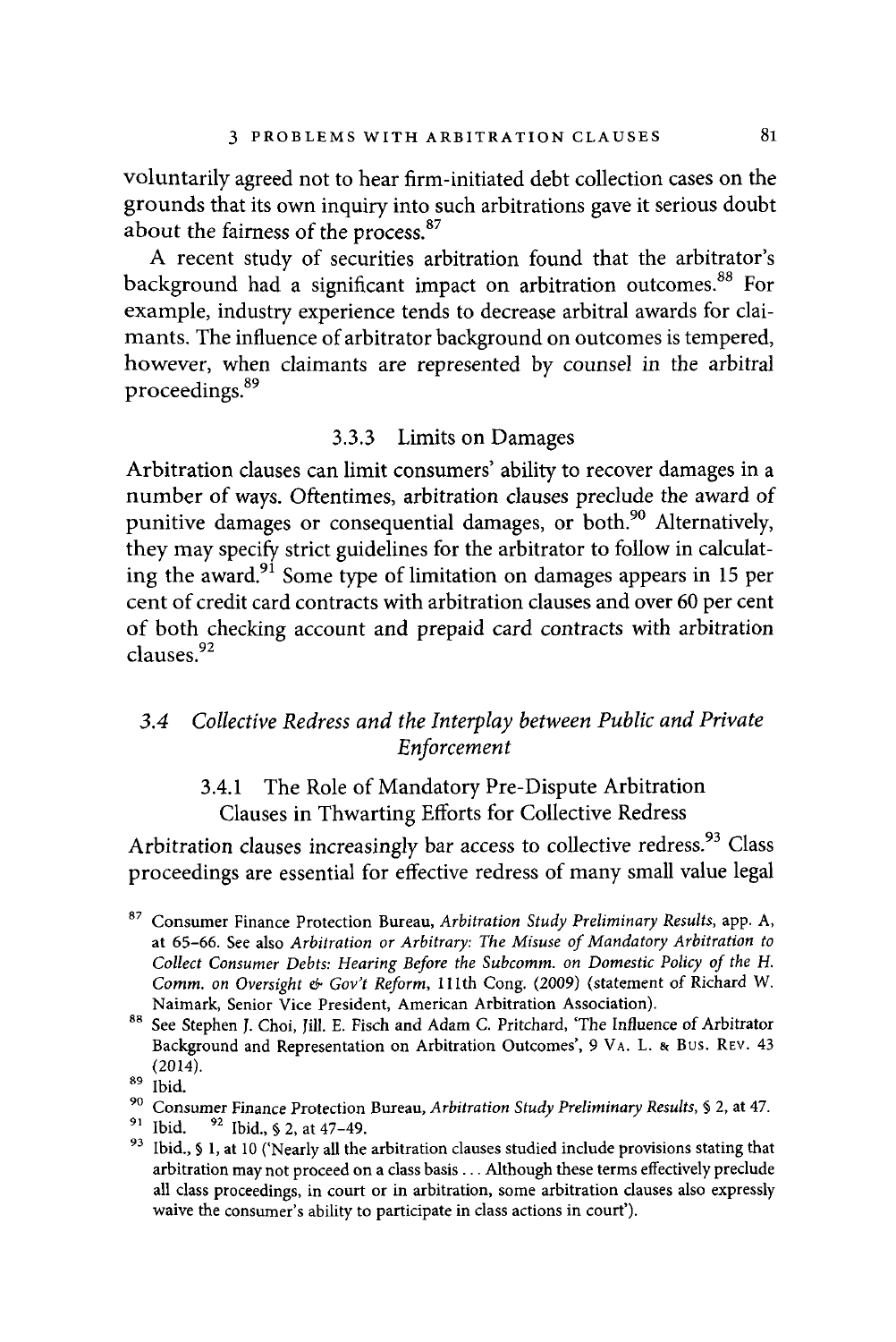claims.94 Class action arbitration, like class action litigation, solves the problem that occurs when a company's practice defrauds many people, but individual lawsuits would be impracticable because each consumer could only hope to recover a relatively minor amount. Though the amount is negligible for each individual, the error adds up to a significant windfall for the company, and the lack of collective redress diminishes the deterrent value of private litigation in shaping corporate behaviour.

For those reasons, the California Supreme Court struck down waivers of class arbitration in adhesive contracts as unconscionable, in the *Discover Bank* rule. 95 The US Supreme Court, however, held in *AT&T Mobility v. Concepcion* that the FAA pre-empted the *Discover Bank* rule, with the result that class arbitration waivers are not permitted to be ruled unconscionable under state law, at least not under similar facts and circumstances.<sup>96</sup> The Court reasoned that class-wide arbitration sacrifices 'the principal advantage of arbitration - its informality - and makes the process slower, more costly, and more likely to generate procedural morass than final judgment'.<sup>97</sup>*Concepcion* has been widely decried for its negative impact on public access to justice.  $98$ 

#### 3.4.2 Reduced Private Enforcement

Class proceedings are critical components of the mix of public and private enforcement of many legal norms. Many consumer financial protection statutes contemplate that class proceedings will be conducted to enforce those norms.<sup>99  $\cdot$ </sup>[W]e have come to assume, quite correctly, that private actors will be the frontline enforcers in actions redressing broadscale securities fraud, consumer fraud and deceptive trade

<sup>94</sup> See, e.g. *Mace* v. *Van Ru Credit Corp.,* 109 F.3d 388, 344 (7th Cir. 1997) (noting the importance of aggregating claims in transforming 'relatively paltry recoveries into

something worth someone's (usually an attorney's) labour' to bring).<br>
<sup>95</sup> See Discover Bank v. Superior Court, 36 Cal. 4th 148, 156-158, 160 (2005).<br>
<sup>96</sup> AT&T Mobile LLC v. Concepcion, 131 S. Ct. 1740, 1753 (2011). <sup>97</sup> *Concepcion* and the Substantive Impact of Class Action Waivers', 160 U. PA. L. REV. 541 (2012), 567-570; Jean R. Sternlight, 'Tsunami: *AT&T Mobility LLC* v. *Concepcion*  Impedes Access to Justice', 90 OR. L. REV. 703 (2012), 720-725; Ann Marie Tracey and Shelley McGill, 'Seeking a Rational Lawyer for Consumer Claims after the Supreme Court Disconnects Consumers in *AT&T Mobility LLC* v. *Concepcion',* 45 LoY. L.A. L.

See, e.g. Truth in Lending Act § 130, 15 U.S.C. § 1640 (2012); Equal Credit Opportunity Act§ 706, 15 U.S.C. § 169le (2012); Fair Debt Collection Practices Act§ 813, 15 U.S.C. § 1692k (2012); Electronic Funds Transfer Act§ 916, 15 U.S.C. § 1693m (2012); Credit Repair Organizations Act§ 409, 15 USC§ 1679g (2012).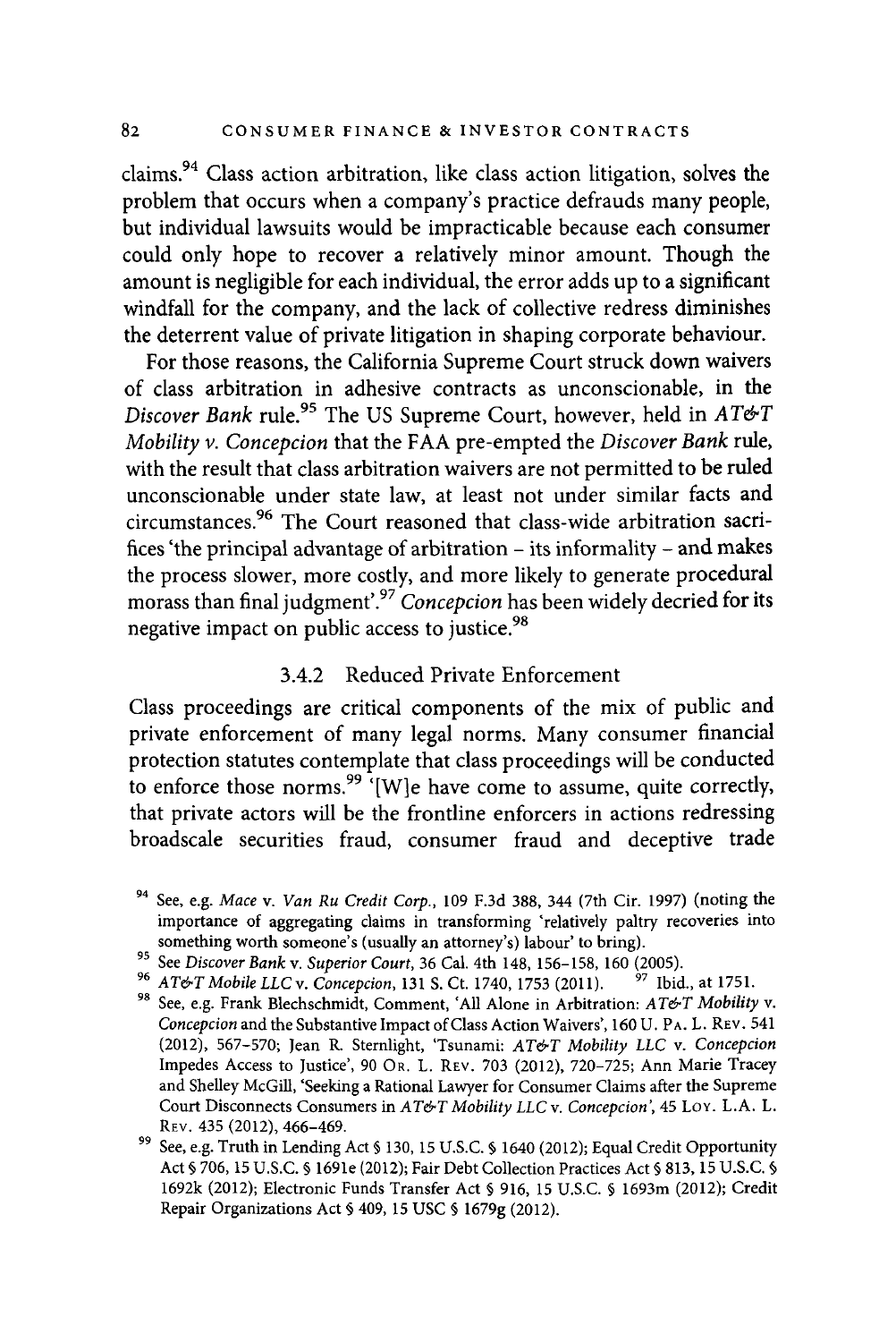practices,  $\dots$  and many other areas'.<sup>100</sup> Penalty levels set by statute necessarily contemplate a given mix of public and private enforcement. Thus, if consumer class relief were not available, penalty levels (and the extent of public enforcement) would need to be increased to achieve the same overall level of enforcement.<sup>101</sup>

The traditional use of private litigation to enforce individual rights in the United States has become increasingly supplemented with public enforcement. Recently, the United States 'increasingly relies on states attorneys general, federal prosecutors, agencies, and legislative compensation to compensate victims on a massive scale' as reformers have moved for a focus on victims' rights.<sup>102</sup> Although it is true that there has been an emerging trend in America towards increased public enforcement, private litigation is still an essential enforcement mechanism.<sup>103</sup> It is, moreover, an important check on lax public enforcement.<sup>104</sup> Notably, even many European countries, long considered to be focused on civil enforcement over private litigation, have adopted increasingly expansive collective redress procedures. In fact, there has been a 'convergence' in how the United States and the European countries have attended to collective redress.<sup>105</sup> This demonstrates that the ideal mix of public and private enforcement is fluid and can change over time. However, Congress has legislated against a backdrop of enforcement policies and has established many privately actionable statutory schemes that depend on individuals bringing suit, individually and collectively, for enforcement<sup>106</sup>

<sup>&</sup>lt;sup>100</sup> Myriam Gilles and Gary Friedman, 'After Class: Aggregate Litigation in the Wake of  $AT \& T T M$  and  $T$  . Concepcion', 79 U. CHI. L. REV. 623 (2012), 625–626.

<sup>&</sup>lt;sup>101</sup> David Noll, Assistant Professor of Law, Rutgers Univ. Sch. of Law - 'Newark, Contract Procedure, Regulatory Breakdown', Remarks at *New York University School of Law Conference: The Future of Class Action Litigation* (7 November 2014) (noting that Congress controls the amount of enforcement by adjusting the incentives to litigate).

<sup>102</sup> Adam S. Zimmerman, 'The Convergence of Global Settlements', *PrawfsBlawg* ( 1 February 2012), http:/ /prawfsblawg.blogs.com/prawfsblawg/2012/02/the-conver gence-of-global-settlements.html.<br><sup>103</sup> See Gilles and Friedman, 'After Class', 624-626.<br><sup>104</sup> Luigi Zingales, *A Capitalism for the People: Recapturing the Lost Genius of American* 

*Prosperity, (Basic Books, 2012).* 105 *Prosperity, (Basic Books, 2012).* 105 *Zimmerman, 'The Convergence of Global Settlements' (noting that '[t]he 'bottom up'* 

approach of the United States to aggregate litigation appears to be converging with other countries' 'top-down approach').

<sup>&</sup>lt;sup>106</sup> See, e.g. Blechschmidt, 'All Alone in Arbitration', 567-570; Gilles and Friedman, 'After Class', 624-625; Sternlight, 'Tsunami', 720-725; Tracey and McGill, 'Seeking a Rational Lawyer for Consumer Claims', 466-469.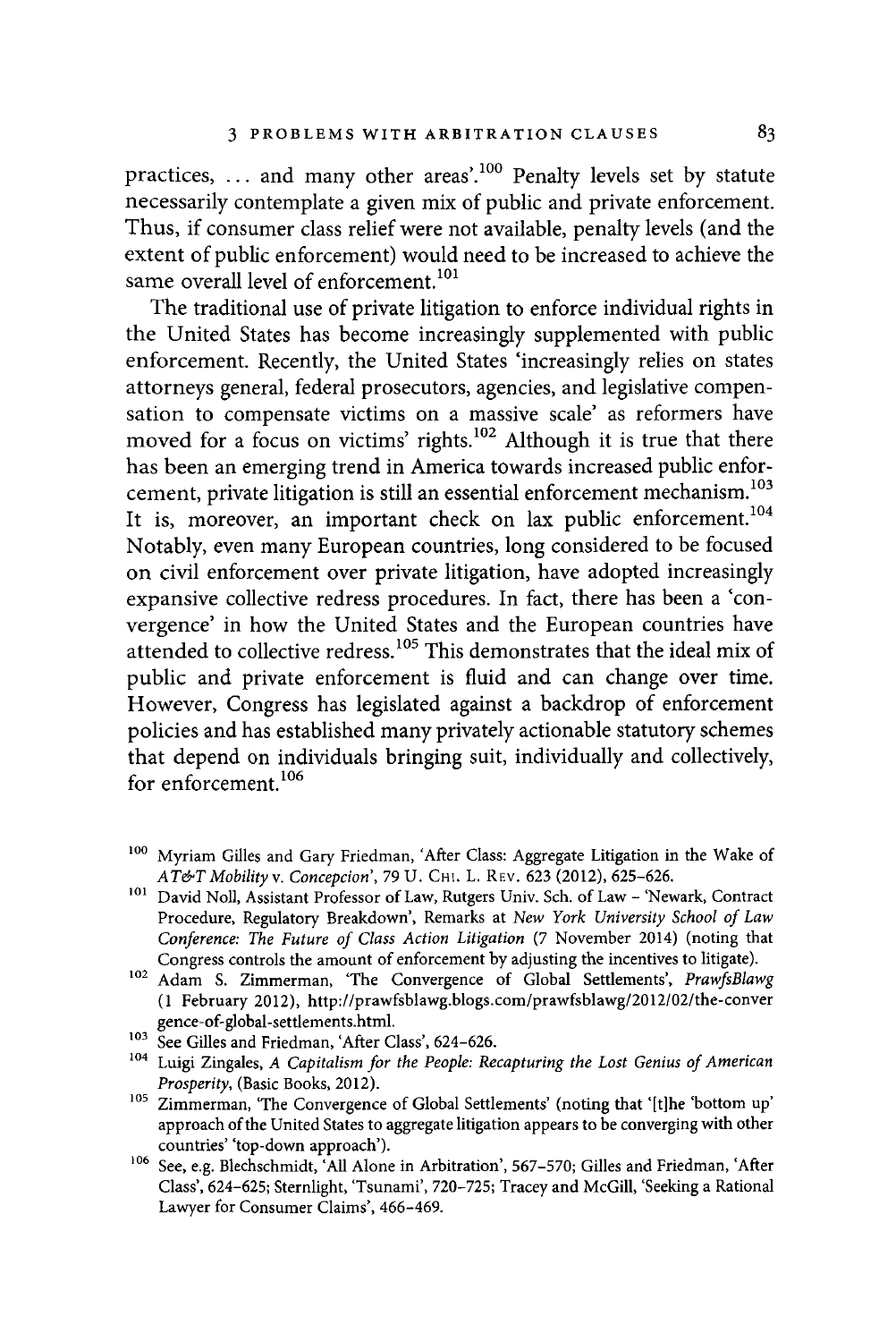#### **4 Arbitration Agreements in Other Contexts**

The use of arbitration agreements in other contexts informs the use of mandatory pre-dispute arbitration clauses in consumer contracts. Arbitration agreements in the labour context are individually negotiated between sophisticated parties and are highly touted as beneficial for both sides. Arbitration agreements are also used by commercial actors, but, surprisingly, much less used for commercial disputes by the very same firms that impose mandatory pre-dispute arbitration agreements on consumers.

#### *4.1 Labour Agreements*

Collective bargaining agreements often feature mandatory arbitration provisions. Both labour unions and management are sophisticated parties who individually negotiate for these provisions. Both parties believe that dispute resolution through arbitration causes less friction than litigation.<sup>107</sup> Additionally, both parties have more trust in arbitrators that the parties have selected themselves and tend to have more expertise in labour relations than judges with only general knowledge.<sup>108</sup> Labour unions and management also have similar goals in maintaining a strong and competitive business, and so both stress 'a conflict resolution process that would keep businesses running and avoid losses in productivity and employment'.<sup>109</sup>

Unlike consumer and investor contracts, collective bargaining agreements are individually negotiated between sophisticated parties with equal bargaining power.<sup>110</sup> As such, the specific details that are commonly found in these labour agreements can inform what should be enforced in the consumer context. One of the reasons that labour unions

<sup>&</sup>lt;sup>107</sup> Linda J. Demaine and Deborah R. Hensler, "'Volunteering" to Arbitrate through Pre-Dispute Arbitration Clauses: The Average Consumer's Experience', 67 LAW & CONTEMP.

PROBS. 55 (2004), 55.<br><sup>108</sup> See, e.g. Julius H. Cohen, 'The Law of Commercial Arbitration and the New York Statute', 31 YALE L.J. 147 (1921), 150 ('Presumably men of commercial experience today need no guardianship for determining, at the time of making a contract, whether they prefer the opinion of their own trade upon technical questions, or the hazardous

judgment of a jury of their vicinage'). 109 Ibid. See also Allison Anderson, 'Labor and Commercial Arbitration: The Court's Misguided Merger', 54 B.C. L. REV. 1237 (2013), 1246 (comparing the purpose of labor arbitration which is to 'stabilize the workplace by preventing work stoppages' and the purpose of other arbitration which is as a replacement for litigation). 110 See, e.g., Demaine and Hensler, "'Volunteering" to Arbitrate', 55-56.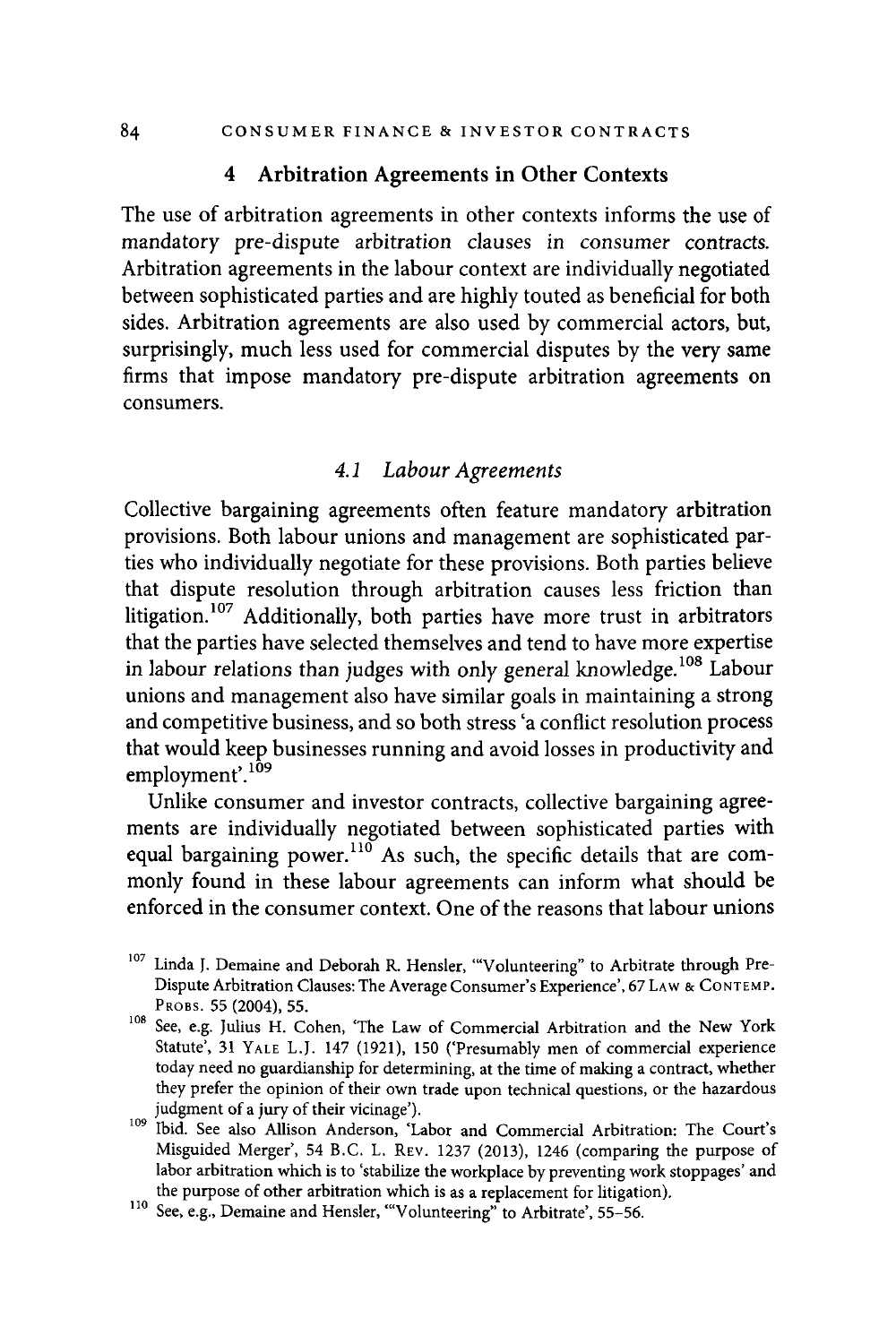and management negotiate for arbitration in collective bargaining agreements in the first place is the ability to choose the arbitrator.<sup> $111$ </sup> One key safeguard for unionised workers is that 'unions and management repeatedly arbitrate and jointly select the arbitrator'.<sup>112</sup> Joint selection helps to ensure a neutral arbitrator,<sup>113</sup> and repeated arbitration incentivises the arbitrator 'to perform consistently without favouring one party over the other'.<sup>114</sup> Instead, labour unions and management use the outcomes to renegotiate the terms of their agreements if they want future outcomes to differ from the arbitrator's decision.<sup>115</sup> Additional safeguards include: a  $\frac{d}{dx}$  duty on both parties to share information<sup>116</sup> and a duty on the union to fairly represent its workers.<sup>117</sup> The National Labor Relations Act requires employers to share information throughout the entire arbitration process. In labour arbitrations, arbitrators often write opinions, which allows for future arbitrators and future parties to explore patterns in prior adiudications.<sup>118</sup>

#### *4.2 Commercial Actors*

Notably, the same commercial actors that inflict mandatory pre-dispute arbitration agreements on their consumers do not choose to bargain for these agreements in other contracts. One study found that with large public corporations, over 75 per cent of the studied consumer agreements imposed mandatory arbitration of disputes, yet *less than 10 per cent* of their 'negotiated nonconsumer, non-employment contracts' included arbitration clauses.<sup>119</sup> The authors concluded that '[t]he absence of arbitration provisions in the great majority of negotiated business contracts suggests that companies value, even prefer, litigation as the means for resolving disputes with peers'.<sup>120</sup> They further noted that

 $111$  Ibid., at 55.  $112$  Anderson, 'Labor and Commercial Arbitration', 1255-1256.

<sup>&</sup>lt;sup>113</sup> Julius G. Getman, 'Labor Arbitration and Dispute Resolution', Paper 4403, *Faculty Scholarship Series,* 916 (1979), 929-930. Compare this with the consumer and investor context, in which the firm may be a repeat player in arbitration whereas the consumer

may only arbitrate the one time.  $114$  Anderson, 'Labor and Commercial Arbitration,' 1256. This author also notes that the joint bargain for the particular arbitrator may justify limited judicial review of the final

award.<br> $115$  Ibid. 115 Ibid.  $116$  Ibid.  $117$  Ibid.  $118$  Getman, 'Labor Arbitration', 920–921.<br><sup>119</sup> Theodore Eisenberg Geoffrey P. Miller, and Emily Sherwin. 'Arbitration

Theodore Eisenberg, Geoffrey P. Miller, and Emily Sherwin, 'Arbitration's Summer Soldiers: An Empirical Study of Arbitration Clauses in Consumer and Nonconsumer Contracts', 41 U. M1cH. J.L. REFORM 871 (2008), 876.

 $120$  Ibid.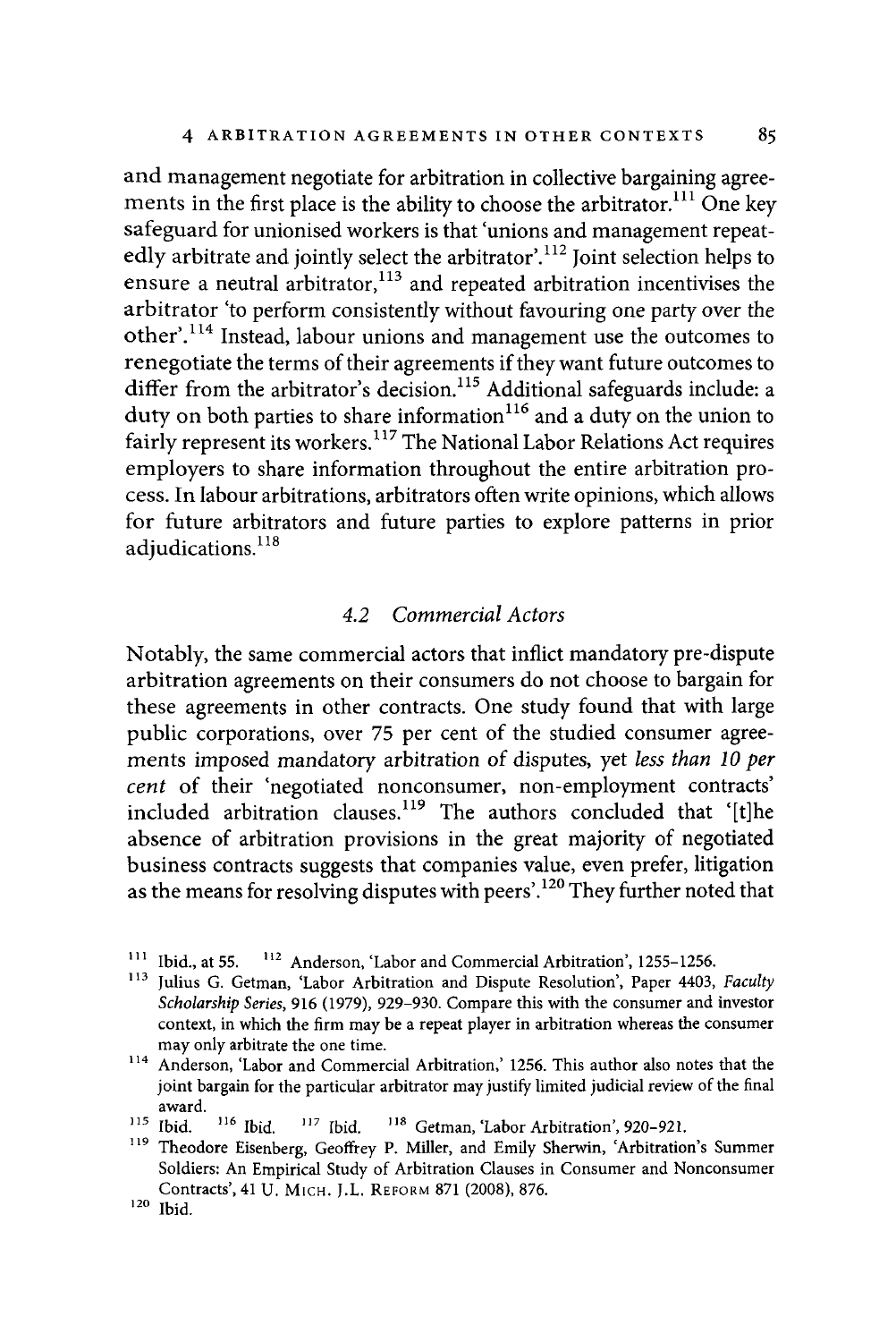'[t]he systematic eschewing of arbitration clauses in business-to-business contracts also casts doubts on the corporations' asserted beliefs in the superior fairness and efficiency of arbitration clauses'.<sup>121</sup> It appears, therefore, that at least some commercial actors may be using arbitration clauses against consumers for the strategic advantages it provides. Those strategic advantages are diminished, however, when dealing with other sophisticated parties. This is shown in the revealed preferences of large companies, which choose arbitration with consumers but prefer litigation for business-to-business disputes.

#### **5 Conclusion**

Although arbitration can provide some benefits over litigation in a variety of commercial contexts, consumers are often subject to mandatory pre-dispute arbitration clauses that diminish their legal protections, reduce recoveries, and attenuate deterrence. It can hardly be said that consumers meaningfully consent to such arrangements, and so it has often been left to courts to police these provisions through doctrines such as unconscionability. Over the years, the Supreme Court has significantly cabined the ability of courts to exercise this critical oversight role. In 2010, however, Congress stepped in through the passage of Dodd-Frank to provide the authority for the CFPB and SEC to prohibit or condition the use of arbitration agreements in consumer finance and investor contracts, respectively.

The CFPB and SEC should use this authority to prohibit or condition contractual requirements on consumers and investors to arbitrate. At a minimum, significant conditions on arbitration agreements are needed. These include both up-front protections, including prominent disclosures and easy methods to opt out of arbitration at any time, as well as protections embedded in arbitration processes that are used in consumer finance and investor contract disputes, to ensure that they provide a fair and efficient method for resolving claims. In addition, the agencies should bar provisions in consumer finance and investor contracts that limit the ability to seek collective relief or otherwise inhibit full redress of consumer and investor claims. In fact, the CFPB has signalled its intent to propose rules that would move in just that direction.<sup>122</sup> While this

<sup>&</sup>lt;sup>121</sup> Ibid.<br><sup>122</sup> Consumer Financial Protection Bureau, Small Business Advisory Review Panel for Potential Rulemaking on Arbitration Agreements, Outline of Proposals Under